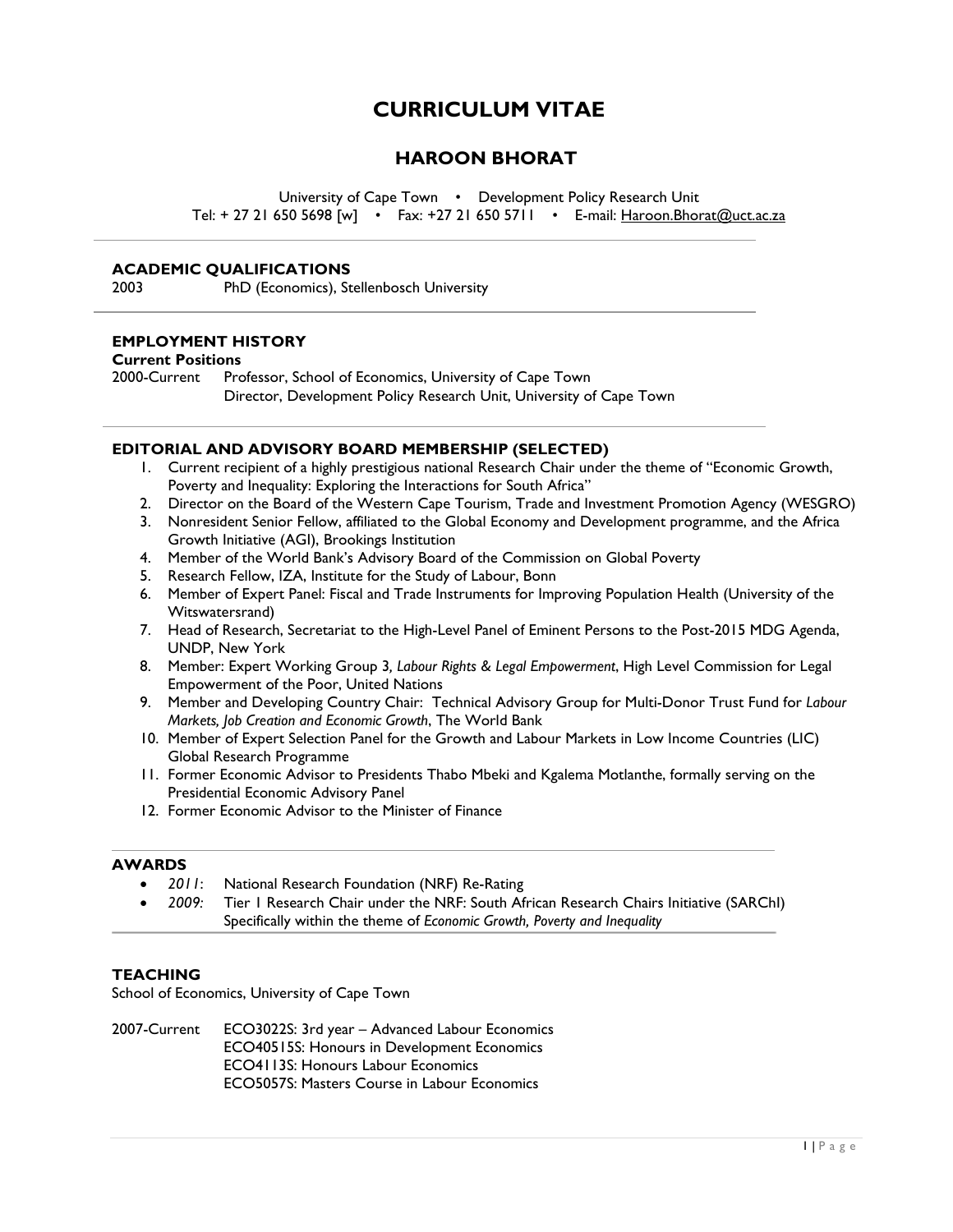#### 2006 ECO5057S: Masters Course in Labour Economics **SUPERVISION**

Supervising a range of Honours, Masters and PhD students on an ongoing basis.

# **SELECTED PUBLICATIONS**

#### **BOOKS**

- 1. *Oxford Companion to the Economics of South Africa*. Oxford University Press. 2014. (Co-edited with Hirsch, A., Kanbur, R. and Ncube, M.)
- 2. *Poverty and Policy in Post- Apartheid SA*. HSRC Press. 2006. (Co-edited with Kanbur, R.)
- 3. *Fighting poverty – Labour Markets and Inequality in South Africa*. 2001. Cape Town: UCT Press. (Co-authored with Leibbrandt, M., Maziya, M., Van der Berg, S., and Woolard, I.)

# **CHAPTERS IN BOOKS**

- 1. Africa's Jobs Challenge. In: *Africa at a Fork in the Road: Taking Off or Disappointment Once Again?*, e-book edited by E. Zedillo, O. Cattaneo and H. Wheeler. Published by the Yale Center for the Study of Globalization. Chapter 9, pp. 145-162. (Co-authored with Naidoo, K.) Available at:<http://www.ycsg.yale.edu/assets/downloads/africa.pdf>
- 2. Trade Unions in an Emerging Economy: The Case of South Africa. In: *The Oxford Handbook of Africa and Economics*, 2014. Edited by Justin Lin & Celestin Monga. FORTHCOMING. (Co-authored with Naidoo, K. and Yu, D.)
- 3. Growth, Employment Creation and Poverty Reduction: An Overview Evidence and Possible Applications to Africa. In: *Economic Growth and Poverty Reduction in Sub-Saharan Africa: Current and Emerging Issues*, Oxford University Press 2014. Edited by Erik Thorbecke and Andy McKay. FORTHCOMING.
- 4. Economic policy in South Africa—past, present and future. In: *the Oxford Companion to the Economics of South Africa*, Oxford University Press, 2014. Edited by Haroon Bhorat, Alan Hirsch, Ravi Kanbur, and Mthuli Ncube. Chapter 1 pp: 1-25. (Co-authored with Hirsch, A., Kanbur, R. and Ncube, M.)
- 5. True or False? Social grants have done little to change the lives of the poor (The Silent Successes of Public Assets and Social Assistance in Post-Apartheid South Africa). In: *SOUTH AFRICA @ 20: For Better or for Worse?* [South](http://www.sagoodnews.co.za/)  Africa – [The Good News,](http://www.sagoodnews.co.za/) August 2013. (Co-authored with Cassim, A.)
- 6. Labour Demand Trends, Inequality and Social Protection in South Africa: An Overview. In: *Aligning economic and social goals in emerging economies: employment and social protection in Brazil, China, India and South Africa*. 2013, Academic Foundation, New Delhi, Chapter 5, pp. 121-158 (Co-authored with Mayet, N. and Van Der Westhuizen, C.).
- 7. A Nation in search of jobs: Challenges in Employment creation in the South African labour market and policy suggestions. In: *State of the Nation South Africa 2012-2013*. HSRC Press 2013 Chapter 9, pp. 273-300 (Coauthored with Mayet M.)
- 8. An Emerging Market in an Emerging Continent: The Case of South Africa. In: *Oxford Companion to the Economics of Africa*. Oxford University Press, January 2012, pp. 576-583
- 9. Poverty, Inequality and the Nature of Economic Growth in South Africa. In: Misra-Dexter, N., and February, J. *Testing Democracy: Which way is South Africa going?* March 2010 pp. 46-70 (Co-authored with Van der Westhuizen, C.)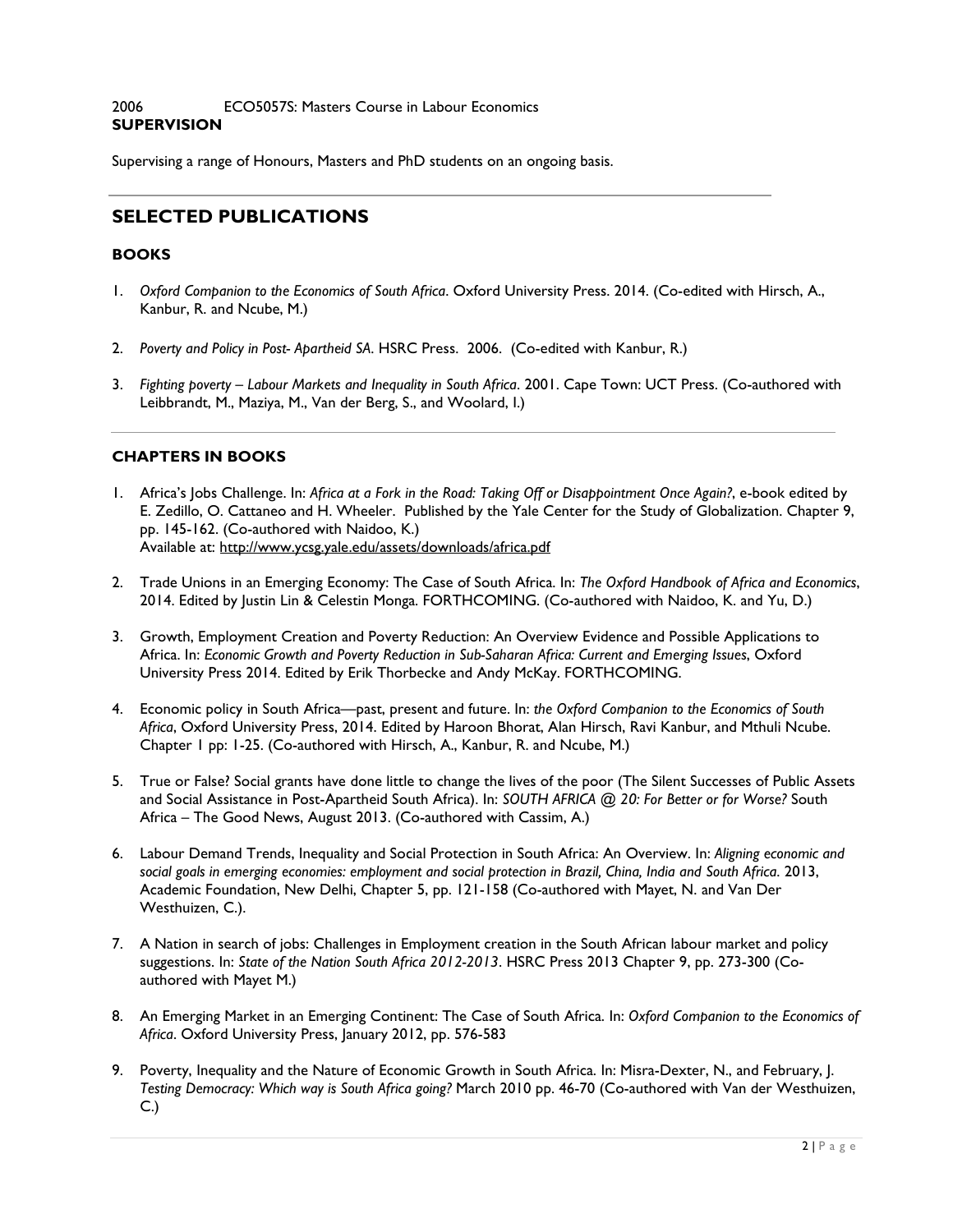- 10. Student graduation, labour market destinations and employment earnings. In*:* Letseka M., Cosser M., Breier M., and Visser, M. *Student Retention & Graduate Destination: Higher education & labour market access & success.* Paul & Company Pub Consortium. Cape Town, South Africa: HSRC Press, 2010. pp. 97-123 (Co-authored with Mayet, N. and Visser, M.)
- 11. Higher Education and the Labor Market in Post-Apartheid South Africa. In*:* David L. Featherman, Martin Hall & Marvin Krislov (Eds), 2010, *The Next 25 Years: Affirmative Action in Higher Education in the United States and South Africa*, The University of Michigan Press. pp. 137-143
- 12. Employment shifts and the 'jobless growth' debate. In*:* Andre Kraak, Karen Press (Eds). Human Resources Development Review 2008, Education, Employment and Skills in South Africa (Co-authored with Oosthuizen, M.)
- 13. Skills Mismatch Crisis: Can We Stem the Tide? In*:* Ben Turok (Ed), *Wealth Doesn't Trickle Down: The Case for a Developmental State in South Africa*, Cape Town: New Agenda: South African Journal of Social and Economic Policy, 2008, pp. 183-191
- 14. Chapter Nine: The nine commandments a South African case study identifies roles for applied research institutions. In*:* Elias T. Auk and Mohamed Ali Marouani (Eds), *The policy paradox in Africa: strengthening links between economic research and policymaking,* Africa World Press, Inc. International Development Research Centre, Canada. pp. 185-200
- 15. South African Market Labour Trends: An Analysis of 1995 and 1999 Labour Statistics. In: *Diversity in Africa the Coming of Age of a Continent*. Kurt April and Marylou Shockley (Eds). 2007. Hampshire, Palgrave Macmillan
- 16. Introduction: Poverty and Well-Being in South Africa. In*:* Haroon Bhorat and Ravi Kanbur (Eds), *Poverty and Policy in Post Apartheid South Africa*. Cape Town, South Africa: HSRC Press, 2006. (Co-authored with Kanbur, R.) pp. 1- 17
- 17. Evolution of the Labour Market: 1995-2002. In*:* Haroon Bhorat and Ravi Kanbur (Eds), *Poverty and Policy in Post Apartheid South Africa*. Cape Town, South Africa: HSRC Press, 2006. (Co-authored with Oosthuizen, M.) pp. 143- 200
- 18. Labour, Work and the Informal Economy: Labour Supply and Demand Constraints on Employment Creation: A Microeconomic Analysis. 2006. In: Vishnu Padayachee (Ed), *The Development Decade? Economic and Social Change in South Africa, 1994-2004.* Cape Town: HSRC Press. pp. 273-323. ISBN: 0-7969-2123-7
- 19. Links between Education and the Labour Market: Narrowing the Mismatch between Demand and Supply. 2005. *In:* Marcus Powell (ed.), *Skill Formation and Globalization.* United Kingdom, Ashgate Publishing Company pp. 145- 160
- 20. Labour Market Trends. *In:* Trish Gibbon (Compiler), *Higher Education and Development: Reflecting on the Challenges.*  2005. Cape Town, CHET Publication Series
- 21. The Development Challenge in post-apartheid South African education. 2004. *In*: Linda Chisholm (ed.), *Changing Class: Education and Social Change in Post-Apartheid South Africa*. Cape Town, HSRC Press, pp. 31-55
- 22. Employment and Labour Market Trends. 2003. In: *Human Resources Development Review. Education, Employment and Skills in South Africa.* Research Programme on Human Resource Development, HSRC. Paarl, Paarl Print, pp. 112-141 (Co-authored with McCord, A.)
- 23. A Universal Income Grant Scheme for South Africa: An Empirical Assessment. 2003. *In*: G. Standing & M. Samson, *A Basic Income Grant for South Africa*. Cape Town, UCT Press, pp. 77-101
- 24. South Africa: Policy-Orientated Research on Labour Markets and Poverty. 2003. *In*: L.C. Phillips & D. Seck, *Fixing African Economies: Policy Research for Development*. Colorado, Lynne Rienner Publishers, pp. 183-207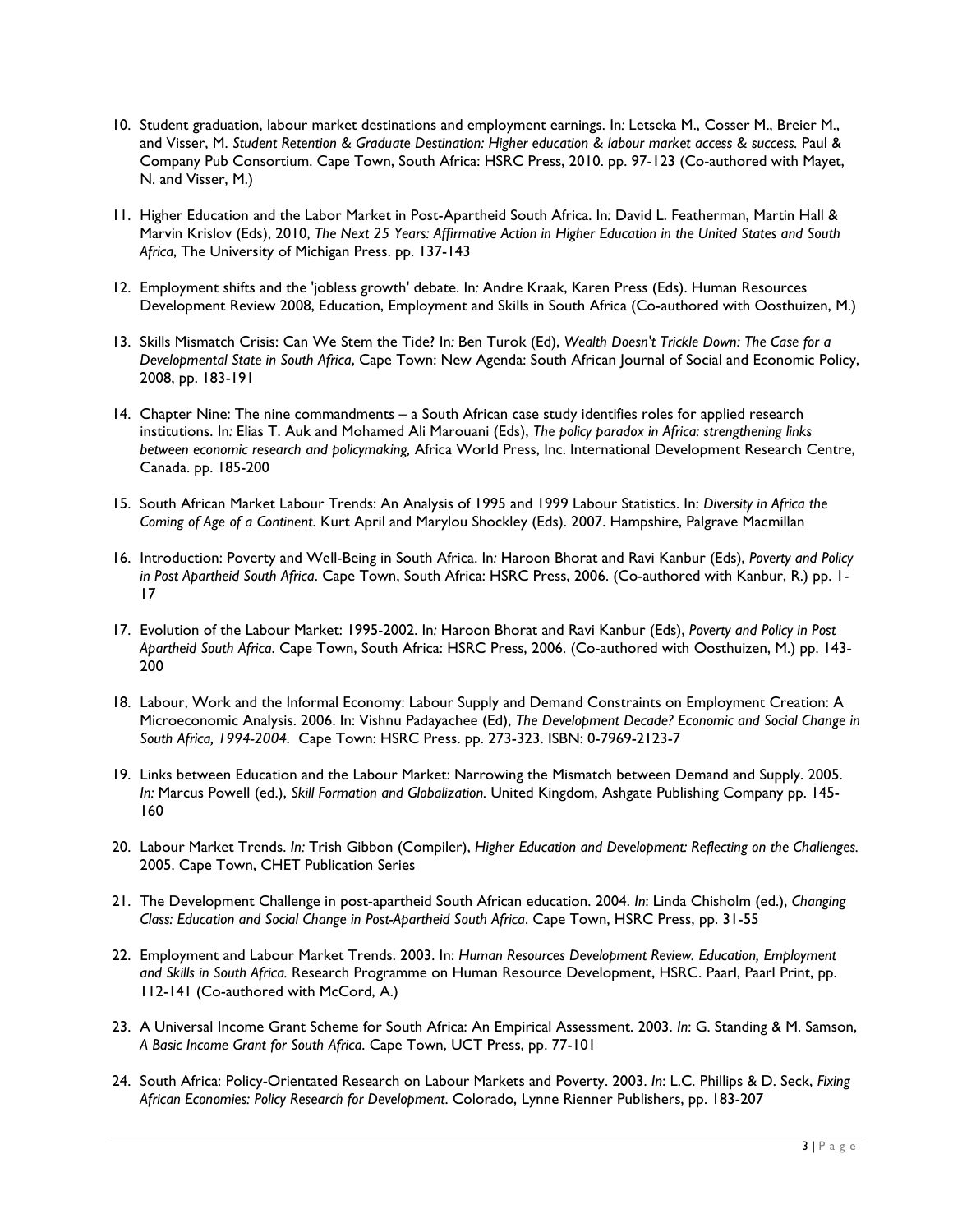- 25. Introduction. 2001. *In*: Bhorat, H., Leibbrandt, M., Maziya, M., Van der Berg, S., and Woolard, I. *Fighting Poverty – Labour Markets and Inequality in South Africa*. Cape Town: UCT Press, pp. 1-20 (Co-authored with Leibbrandt, M., and Van der Berg, S.)
- 26. Understanding Contemporary Household Inequality. 2001. *In*: Bhorat, H., Leibbrandt, M., Maziya, M., Van der Berg, S., and Woolard, I. *Fighting Poverty – Labour Markets and Inequality in South Africa. Cape T*own: UCT Press, pp. 21-39 (Co-authored with Leibbrandt, M., and Van der Berg, S.)
- 27. Correlates of Vulnerability in the South African Labour Market. 2001. *In*: Bhorat, H., Leibbrandt, M., Maziya, M., Van der Berg, S., and Woolard*, I. Fighting Poverty – Labour Markets and Inequality in South Africa.* Cape Town: UCT Press, pp. 74-105 (Co-authored with Leibbrandt, M.)
- 28. Modelling Vulnerability and Low Earnings in the South African Labour Market. 2001. *In*: Bhorat, H., Leibbrandt, M., Maziya, M., Van der Berg, S., and Woolard, I. *Fighting Poverty – Labour Markets and Inequality in South Africa*. Cape Town: UCT Press, pp. 107-128 (Co-authored with Leibbrandt, M.)
- 29. Public Expenditure and Poverty Alleviation Simulations for South Africa. 2001. *In*: Bhorat, H., Leibbrandt, M., Maziya, M., Van der Berg, S., and Woolard, I. *Fighting Poverty – Labour Markets and Inequality in South Africa*. Cape Town: UCT Press, pp. 155-170
- 30. Poverty and the Labour Market. 2000. *In*: May, J. (ed.) *Poverty and Inequality in South Africa: Meeting the Challenge*. Cape Town: David Philip, pp. 73-96. (Co-authored with Torres, L., Leibbrandt, M., and Cassim, F.)
- 31. Understanding South Africa's Inequality. 2000. In: Elbadawi, I. & Hartzenberg, T. (Eds), *Development issues in South Africa.* London: Macmillan, pp. 14-50. (Co-authored with Leibbrandt, M., and Woolard, I.)
- 32. Understanding Unemployment. 1996. *In*: Baskin, J. (Ed), *Against the Current: Labour and Economic Policy in South Africa*, Ravan Press, pp. 143-164. (Co-authored with Leibbrandt, M.)

#### **REFEREED JOURNAL ARTICLES**

- 1. Estimating the Impact of Minimum Wages on Employment, Wages, and Non-wage Benefits: The Case of Agriculture in South Africa. *American Journal of Agricultural Economics* (2014) October, 96(5): 1402–1419 (Coauthored with Kanbur, R. and Stanwix, B.) Available from:<http://ajae.oxfordjournals.org/cgi/content/full/aau049?ijkey=jvzqwu3ury2qTjl&keytype=ref>
- 2. Pro-poor growth and social protection in South Africa: Exploring the interactions", *Development Southern Africa*, Volume 31, Issue 2, 2014, pp. 219-240. Published online: 31 Jan 2014. (Co-authored with Tseng, D. and Stanwix, B.) Available from: [http://www.tandfonline.com/doi/full/10.1080/0376835X.2013.878242#.UvjAe4XMZky](http://www.tandfonline.com/doi/full/10.1080/0376835X.2013.878242%23.UvjAe4XMZky)
- 3. Non-monetary dimensions of well-being in South Africa, 1993–2004: A post-apartheid dividend? *Development Southern Africa*, [Volume 30,](http://www.tandfonline.com/loi/cdsa20?open=30%23vol_30) Issue 3, pp.295-314. Published online: 24 Jul 2013. (Co-authored with Van der Westhuizen, C.) Available from: [http://www.tandfonline.com/doi/full/10.1080/0376835X.2013.817308#.UfJ\\_MW01mao](http://www.tandfonline.com/doi/full/10.1080/0376835X.2013.817308%23.UfJ_MW01mao)
- 4. A Note on Measuring the Depth of Minimum Wage Violation. *Labour: Review of Labour Economics and Industrial Relations*. Volume 27, Issue 2, pp. 192–197, June 2013. (Co-authored with Kanbur, R., and Mayet, N.) Available from:<http://onlinelibrary.wiley.com/doi/10.1111/labr.12010/abstract>
- 5. The Gender Wage Gap in Post-Apartheid South Africa: A Re-examination. *Journal of African Economies*. Volume 22 Issue 2, March 2013. (Co-authored with Goga, S.) Available from<http://jae.oxfordjournals.org/content/early/2013/05/15/jae.ejt008.short?rss=1>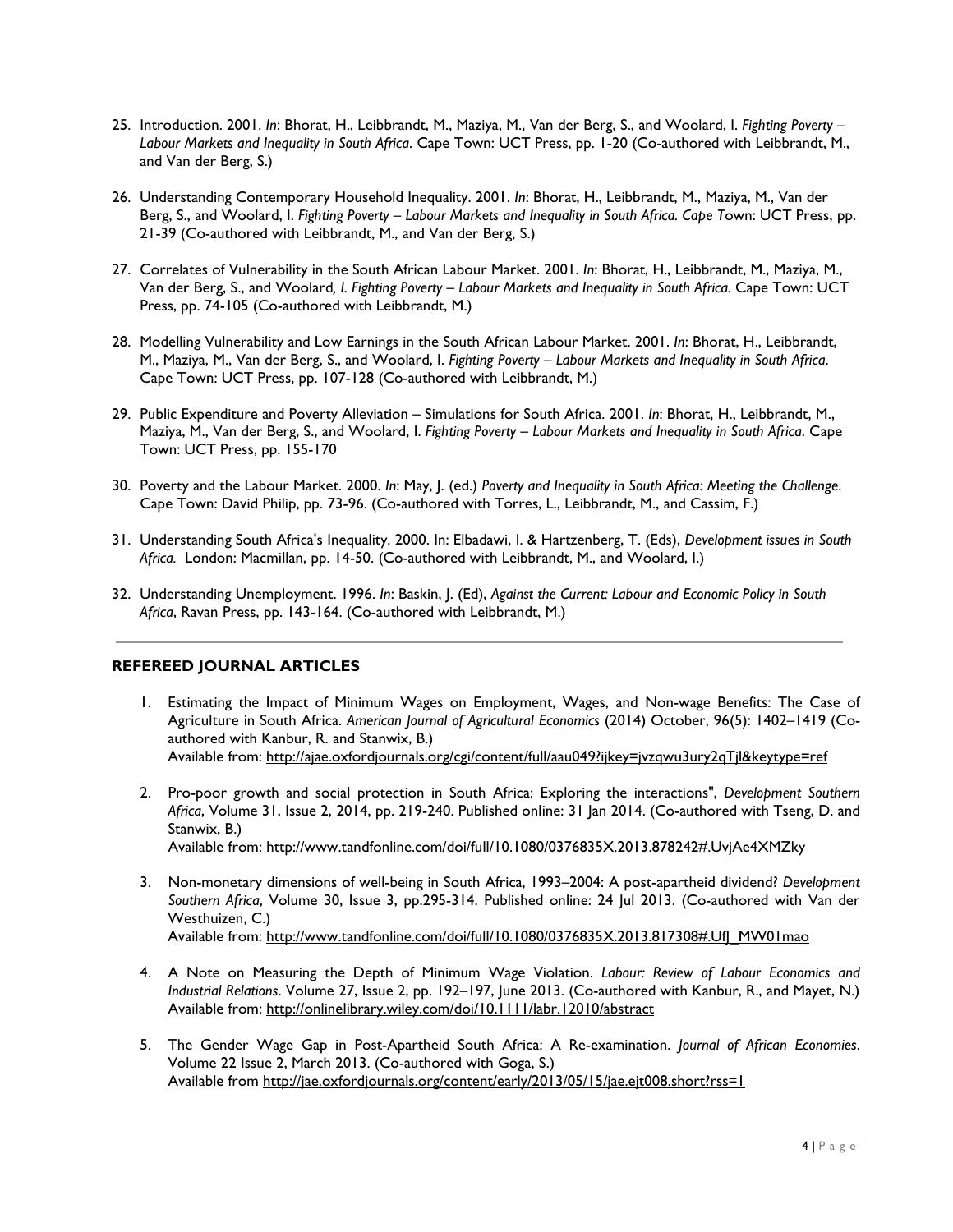- 6. The Impact of Sectoral Minimum Wage Laws on Employment, Wages, and Hours of Work in South Africa. *IZA Journal of Labor and Development*, 2(1) January 2013. (Co-authored with Kanbur, R. and Mayet, N.) Available from<http://www.izajold.com/content/2/1/1/abstract>
- *7.* Estimating the Causal Effect of Enforcement on Minimum Wage Compliance: The Case of South Africa. *Review of Development Economics (Special Issue: Informality, Illegality and Enforcement.)* 16(4):608-623*.* October 2012 (Co-authored with Kanbur, R., and Mayet, N.) Available from<http://onlinelibrary.wiley.com/doi/10.1111/rode.12007/abstract>
- 8. Institutional Wage Effects: Revisiting Union and Bargaining Council Wage Premia in South Africa. *South African Journal of Economics,* Volume 80, Issue 3, pp. 400-414, September 2012. (Co-authored with Goga, S., and Van der Westhuizen, C.) Available from<http://onlinelibrary.wiley.com/doi/10.1111/j.1813-6982.2011.01306.x/abstract>
- 9. Minimum Wage Violation in South Africa. *International Labour Review. (Special Issue: Low-Paid Work in Emerging Economies).* 151(3):277-287. September 2012*.* (Co-authored with Kanbur, R., and Mayet, N.) Available from<http://onlinelibrary.wiley.com/doi/10.1111/j.1564-913X.2012.00149.x/abstract>
- 10. Estimating a Poverty Line: An application to free basic municipal service in South Africa. *Development Southern Africa*. 29 (1). February 2012. (Co-authored with Oosthuizen, M., and Van der Westhuizen, C.) Available from [http://www.tandfonline.com/doi/abs/10.1080/0376835X.2012.645643#.UlKFCRD-XJ0](http://www.tandfonline.com/doi/abs/10.1080/0376835X.2012.645643%23.UlKFCRD-XJ0)
- 11. The cost of "doing business" and labour regulation: The case of South Africa. *International Labour Review,* Vol. 149, No. 1 pp. 73-91, March 2010. (Co-authored with Benjamin, P., and Cheadle, H.)
- 12. Determinants of Grade 12 Pass Rates in the Post-Apartheid South African Schooling System. 2008, Journal of African Economies, Vol.18:4, pp. 634-666 (Co-authored with Oosthuizen, M.) Available from<http://www.jae.oxfordjournals.org/content/18/4/634>
- 13. Young People and the Labour Market. Africa Insight Vol. 37: 3, 2007. pp. 388-403 (Co-authored with Oosthuizen, M.) Available from<http://www.ajol.info/index.php/ai/article/view/22498>
- 14. ASGISA: Economic Growth is necessary but not sufficient. *New Agenda*. First Quarter 2007*,* pp. 35-36
- 15. Poverty, Trade and Growth in Sub-Saharan Africa: Introduction to the Special Issue. *In:* Special Issue on Poverty, Trade and Growth in Africa, *Journal of African Economics,* Vol. 15, No. 4, December 2006*.* (Coauthored with Kanbur, R., and Hanival, S.)
- 16. Poverty and Labour Market Markers of HIV Positive Households in South Africa: An Exploratory Methodological Analysis. 2005*, South African Journal of Economics,* Vol. 73: 4*,* pp. 578-599 Special Addition on HIV/AIDS. (Co-authored with Shaikh, N.).
- 17. Labour Market Challenges in the Post-apartheid South Africa. 2004, *South African Journal of Economics*, Vol. 72: 5, pp. 940-977
- 18. Employment, wages and skills development: Firm-specific effects Evidence from a firm survey in South Africa. 2004, *South African Journal of Economics,* Vol. 72: 5, pp. 1022-1055. (Co-authored with Lundall, P.)
- 19. Household Inequality and the Labour Market in South Africa. 2001, *Contemporary Economic Policy,* Vol. 19: 1, pp. 73-86. (Co-Authored with Leibbrandt, M., and Woolard, I.)
- 20. Decomposing Shifts in Labour Demand in South Africa. 1999, *South African Journal of Economics,* Vol. 67: 3, pp. 348-380. (Co-authored with Hodge, J.)
- 21. The October Household Survey, Unemployment and the Informal Sector: A Note. 1999, *South African Journal of Economics,* Vol.67: 2, pp. 320-326.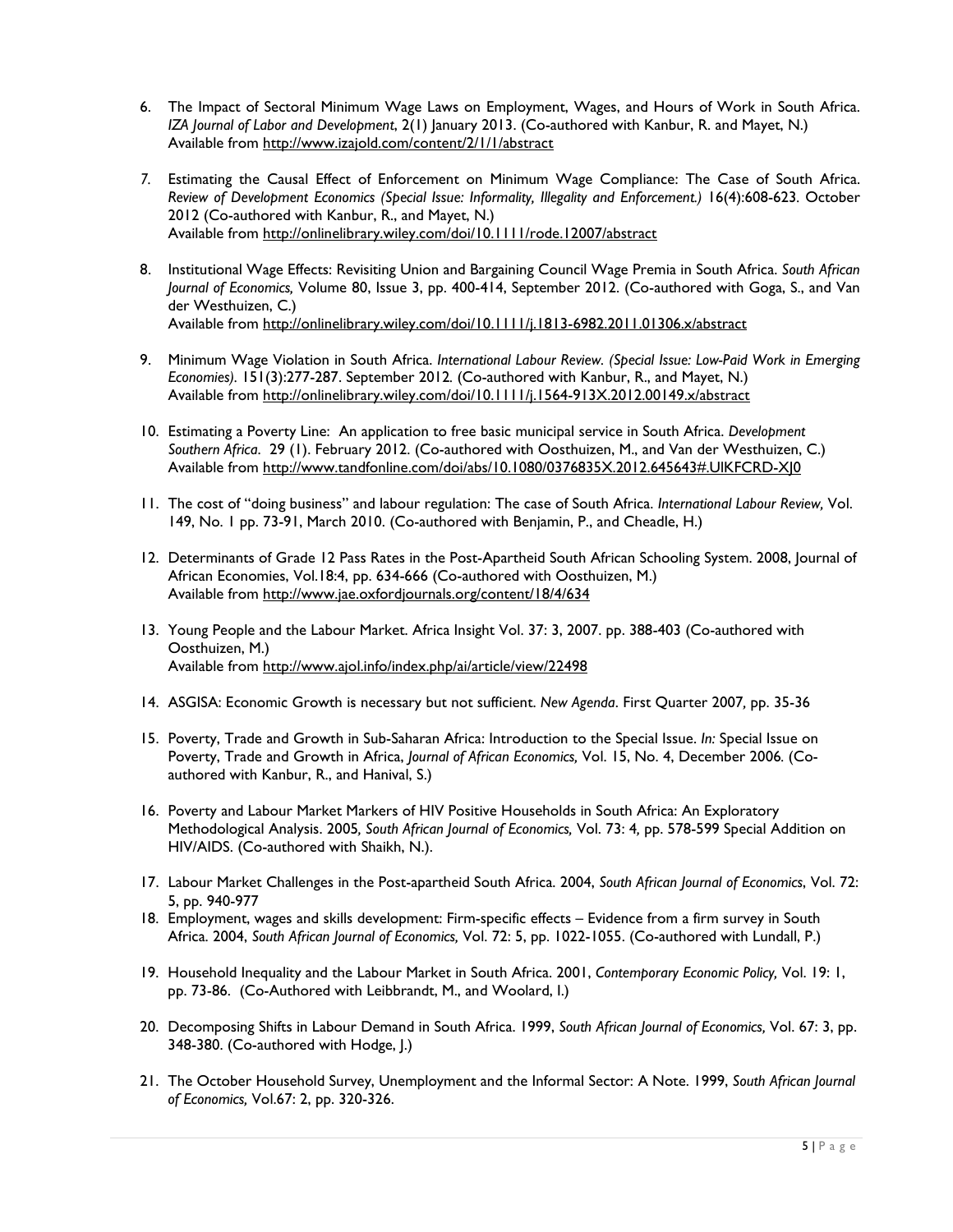- 22. Poverty and self-employment in South Africa. 1998, *Studies in Economics and Econometrics*, Vol. 22, Issue 3, pp. 25-41. (Co-authored with Leibbrandt, M.)
- 23. The South African Social Safety Net: Past, Present and Future. 1995, *Development Southern Africa*, Vol. 12, No. 4, pp. 595-604.

#### **NON-REFEREED JOURNAL ARTICLES**

- 1. Compliance with minimum wage laws in developing countries, *IZA World of Labour*, August 2014. <http://wol.iza.org/articles/compliance-with-minimum-wage-laws-in-developing-countries>
- 2. Consequences of the Global Economic Crisis: Early Reflections for South Africa. *The Thinker*, Volume 6/2009
- 3. An Income Grant to All South Africans? *Poverty in Focus*. International Poverty Centre, United Nations Development Programme. June 2006, *9*
- 4. Impact of Inflation on the Poor. *Labour Markets and Social Frontiers*, Issue 2, pp. 1-4. Pretoria, South African Reserve Bank. 2002.(Co-authored with Oosthuizen, M.)
- 5. Employment trends: Has the economy created jobs since GEAR? *South African Labour Bulletin*. Vol. 26, No. 1, pp. 38-40, 2002
- 6. Is a universal income grant the answer? *South African Labour Bulletin*, Vol. 26, No. 2, pp. 19-24, 2002
- 7. Price Effects and the Poor. The Case of the Maize Industry. *Trade & Industry Monitor*, Vol. 23, pp. 16-19, 2002. (Co-authored with Poswell, L.)
- 8. Wage differences: Their origins and policy implications. *South African Labour Bulletin*, Vol. 25, No. 1, pp. 12-17, 2001
- 9. Wage differences in the South African labour market. *South African Labour Bulletin*, 24, 2000
- 10. Wage-Price Interactions and Inflation Dynamics in South Africa. *Trade & Industry Monitor*, Vol. 9, pp. 7-11, 1999. (Co-authored with Gelb, S.)
- 11. The Clothing and Textile Industries in the Western Cape: Part II. *Trade & Industry Monitor*, Vol. 8, pp. 6-8, 1998
- 12. The Clothing and Textile Industries in the Western Cape. *Trade & Industry Monitor*, Vol. 7, pp. 1-4, 1998
- 13. The Impact of Structural and Production Method: Changes on Employment of Occupational Groups in South Africa. *Trade and Industry Monitor*, Vol. 6, pp. 11- 17, 1998. (Co-authored with Hodge, J., and Dieden, S.)
- 14. Income and Price Elasticities in Manufacturing Exports. *Trade & Industry Monitor*, Vol. 5, pp. 9-13, 1998
- 15. Trends and Shares in Manufacturing Exports. *Trade and Industry Monitor*, Vol. 3, pp. 8-12, 1997
- 16. Public Sector Raises Core Labour Issues. *Budget Watch*, Vol. 3, No. 3, p. 3
- 17. Macroeconomic Management and Export-Oriented Growth. *Trade Monitor*, Vol. 14, pp. 1-10, 1996
- 18. South Africa's Mineral Commodity Sector: A Strategy for Industrialisation. *Trade Monitor*, Vol. 9, pp. 11-15, 1995 (Co-authored with Cassim, R.)
- 19. International Integration and the Labour Market: A Review of the World Development Report. T*rade Monitor*, Vol. 10, pp. 21-23, 1995

#### **COLLABORATIVE WORKING PAPERS**

- 1. Nonincome welfare and inclusive growth in South Africa, Brookings Institution, Africa Growth Initiative Working Paper #18, March 2015 (Co-authored Stanwix, B. and Yu, D.). Available from: [http://www.brookings.edu/research/papers/2015/03/nonincome-welfare-inclusive-growth](http://www.brookings.edu/research/papers/2015/03/nonincome-welfare-inclusive-growth-south-africa-bhorat-stanwix-yu)[south-africa-bhorat-stanwix-yu](http://www.brookings.edu/research/papers/2015/03/nonincome-welfare-inclusive-growth-south-africa-bhorat-stanwix-yu)
- 2. Policy co-ordination and growth traps in a middle-income country setting: The case of South Africa, UNU-WIDER Working Paper: WP/2014/155, (Co-authored with Cassim, A. and Hirsch, A.) Nov 2014 Available from: [http://www.wider.unu.edu/publications/working-papers/2014/en\\_GB/wp2014-155/](http://www.wider.unu.edu/publications/working-papers/2014/en_GB/wp2014-155/)
- 3. Skills-biased labour demand and the pursuit of inclusive growth in South Africa, UNU-WIDER Working Paper: WP/2014/130, (Co-authored with Goga, S., and Stanwix, B.) Oct 2014 Available from: [http://www.wider.unu.edu/publications/working-papers/2014/en\\_GB/wp2014-130/](http://www.wider.unu.edu/publications/working-papers/2014/en_GB/wp2014-130/)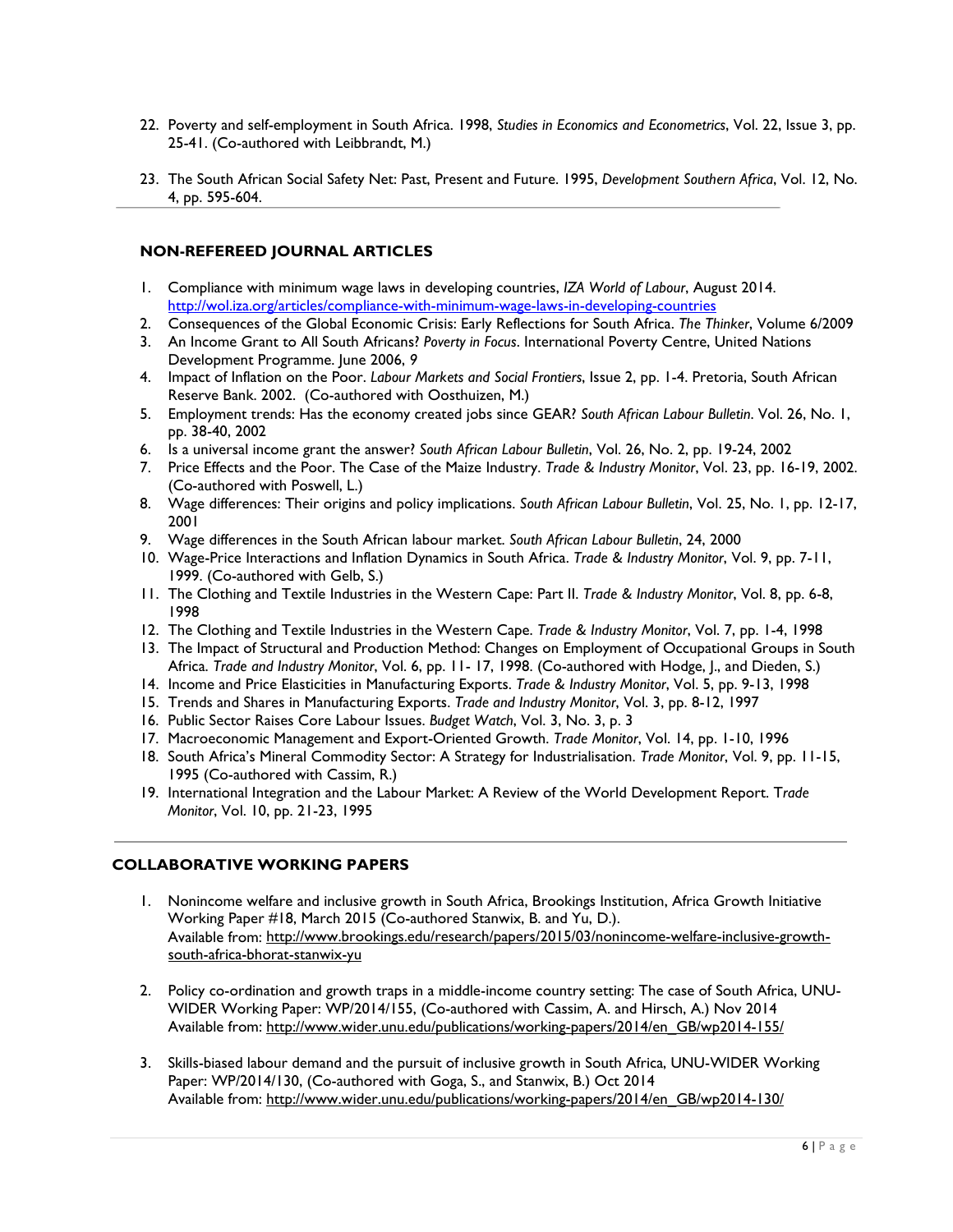- 4. Trade unions in an emerging economy: The case of South Africa, UNU-WIDER Working Paper, WP/2014/055 (Co-authored with Naidoo, K. and Yu, D.) March 2014. Available from: [http://www.wider.unu.edu/publications/working-papers/2014/en\\_GB/wp2014-055/](http://www.wider.unu.edu/publications/working-papers/2014/en_GB/wp2014-055/)
- 5. Economic Policy in South Africa: Past Present and Future, Cornell University Working Paper WP 2014-08. (Co-authored with Hirsch, A., Kanbur, R. and Ncube, M.) Jan 2014 Available from: http://dyson.cornell.edu/research/researchpdf/wp/2014/Cornell-Dyson-wp1408.pdf
- 6. Unemployment Insurance in South Africa: A Descriptive Overview of Claimants and Claims, Brookings Africa Growth Initiative Working Paper 8 (Co-authored with Goga, S., and Tseng, D.) Apr 2013 Available from:<http://www.brookings.edu/research/papers/2013/04/unemployment-insurance-in-south-africa>
- 7. Do Industrial Disputes Reduce Employment? Evidence from South Africa, Brookings Africa Growth Initiative Working Paper 6 (Co-authored with Jacobs, E., and Van Der Westhuizen C.) Feb 2013 Available from:<http://www.brookings.edu/research/papers/2013/02/industrial-employment-south-africa>
- 8. The Impact of Sectoral Minimum Wage Laws on Employment, Wages and Hours of Work in South Africa, Cornell University Working Paper (Co-authored with Kanbur, R. and Mayet, N.) Nov 2012 Available from:<http://kanbur.dyson.cornell.edu/papers/SectoralMinimumWagesSouthAfrica.pdf>
- 9. Estimating the Impact of Minimum Wages on Employment, Wages and Non-Wage Benefits: The Case of Agriculture in South Africa, Cornell University Working Paper (Co-authored with Kanbur, R. and Stanwix, B.) Jul 2012 Available from: http://kanbur.dyson.cornell.edu/papers/SectoralMinimumWagesSouthAfricaAgriculture.pdf
- 10. A Note on Measuring the Depth of Minimum Wage Violation, Cornell University Working Paper WP 2011- 03. (Co-authored with Kanbur, R., and Mayet, N.) Jan 2011 Available from:<http://dyson.cornell.edu/research/researchpdf/wp/2011/Cornell-Dyson-wp1103.pdf>

# **DPRU WORKING PAPERS**

Available from:<http://www.dpru.uct.ac.za/working-papers>

- 1. The Real Exchange Rate and Sectoral Employment in South Africa. DPRU Working Paper WP 201404 (Coauthored with Tian, N. and Ellyne, M.)
- 2. The Silent Success: Delivery of Public Assets Since Democracy. DPRU Working Paper WP 201403 (Coauthored with Van Der Westhuizen, C. and Yu, D.)
- 3. Trade Unions In An Emerging Economy: The Case Of South Africa. DPRU Working Paper WP 201402 (Coauthored with Naidoo, K and Yu, D.)
- 4. Economic Policy in South Africa: Past Present and Future. DPRU Working Paper WP201401 (Co-authored with Hirsch, A., Kanbur, R. and Ncube, M.)
- 5. Do Industrial Disputes Reduce Employment? Evidence from South Africa. DPRU Working Paper WP 13/161(Co-authored with Jacobs, E., and Van Der Westhuizen C.)
- 6. Unemployment Insurance In South Africa: A Descriptive Overview Of Claimants And Claims. DPRU Working Paper WP 13/160 (Co-authored with Goga, S., and Tseng, D.)
- 7. The Impact of Sectoral Minimum Wage Laws on Employment, Wages and Hours of Work in South Africa. DPRU Working Paper WP 12/154 (Co-authored with Kanbur, R. and Mayet, N.)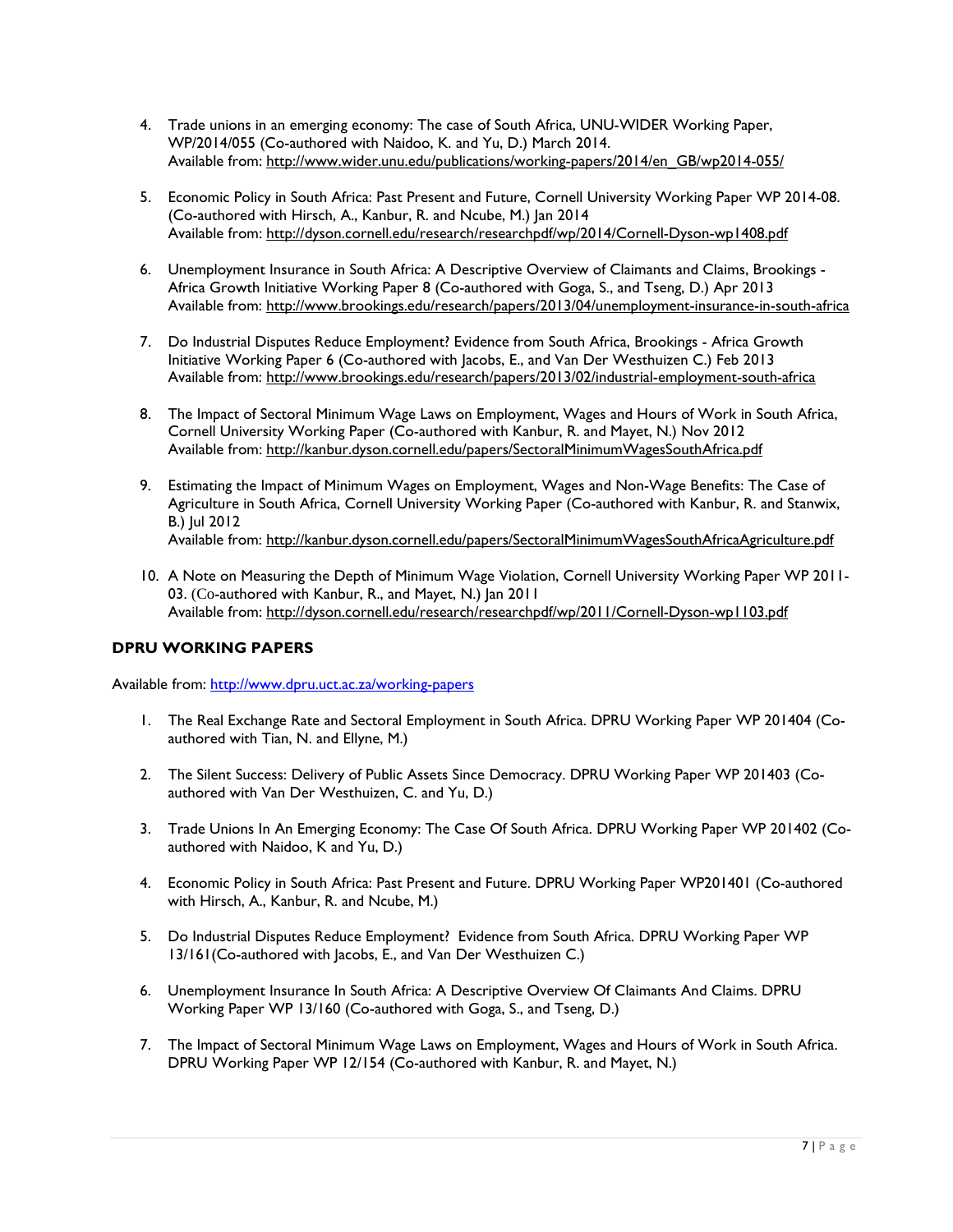- 8. Student Graduation, Labour Market Destinations and Employment Earnings. DPRU Working Paper WP 12/153 (Co-authored with Mayet, N. and Visser, M.)
- 9. Employment Outcomes and Returns to Earnings in Post-Apartheid South Africa. DPRU Working Paper WP 12/152 (Co-authored with Mayet, N.)
- 10. Poverty, Inequality and the Nature of Economic Growth in South Africa. DPRU Working Paper WP 12/151 (Co-authored with Van Der Westhuizen, C.)
- 11. A Nation in Search of Jobs: Six Possible Policy Suggestions for Employment Creation in South Africa. DPRU Working Paper WP 12/150.
- 12. Estimating the Impact of Minimum Wages on Employment, Wages and Non-wage Benefits: The Case of Agriculture in South Africa. DPRU Working Paper WP 12/149 (Co-authored with Kanbur, R. and Stanwix, B.)
- 13. The Gender Wage Gap in the Post-apartheid South African Labour Market. DPRU Working Paper WP 12/148 (Co-authored with Goga, S.)
- 14. The Newly Unemployed and the UIF Take-up Rate in the South African Labour Market. DPRU Working Paper WP 12/147 (Co-authored with Tseng, D.)
- 15. Institutional Wage Effects: Revisiting Union and Bargaining Council Wage Premia in South Africa. DPRU Working Paper WP 11/146 (Co-authored with Goga, S., and Van der Westhuizen, C.)
- 16. Estimating the Causal Effect of Enforcement on Minimum Wage Compliance: The Case of South Africa. DPRU Working Paper WP 11/145 (Co-authored with Kanbur, R. and Mayet, N.)
- 17. Minimum Wage Violation in South Africa. DPRU Working Paper WP 11/143 (Co-authored with Kanbur, R. and Mayet, N.)
- 18. Estimating a poverty line: An application to free basic municipal services in South Africa. DPRU Working Paper WP 11/142 (Co-authored with Oosthuizen, M. and Van der Westhuizen, C.)
- 19. Labour Reform in South Africa: Measuring Regulation and a Synthesis of Policy Suggestions. DPRU Working Paper 09/139 (Co-authored with Cheadle, H.)
- 20. Understanding the Efficiency and Effectiveness of the Dispute Resolution System in South Africa: An Analysis of CCMA Data. (Forthcoming) DPRU Working Paper 09/137 (Co-authored with Pauw, K., and Mncube, L.)
- 21. A Synthesis of Current Issues in the Labour Regulatory Environment. DPRU Working Paper 09/136 (Coauthored with Van der Westhuizen, C.)
- 22. Analysing Wage Formation in the South African Labour Market: The Role of Bargaining Councils. DPRU Working Paper 09/135 (Co-authored with Van der Westhuizen, C., and Goga, S.)
- 23. Welfare Shifts in the Post-apartheid South Africa: A Comprehensive Measurement of Changes. DPRU Working Paper 07/128 (Co-authored with Van der Westhuizen. C., and Goga, S.)
- 24. Graduate Unemployment in the Context of Skills Shortages, Education and Training: Finding from a Firm Survey. DPRU Working Paper 06/115 (Co-authored with Pauw, K., Goga, S., Ncube, L., and Van der Westhuizen. C.)
- 25. Poverty and Well-Being in Post-Apartheid South Africa: An Overview of Data, Outcomes and Policy. DPRU Working Paper 05/101 (Co-authored with Kanbur, R.)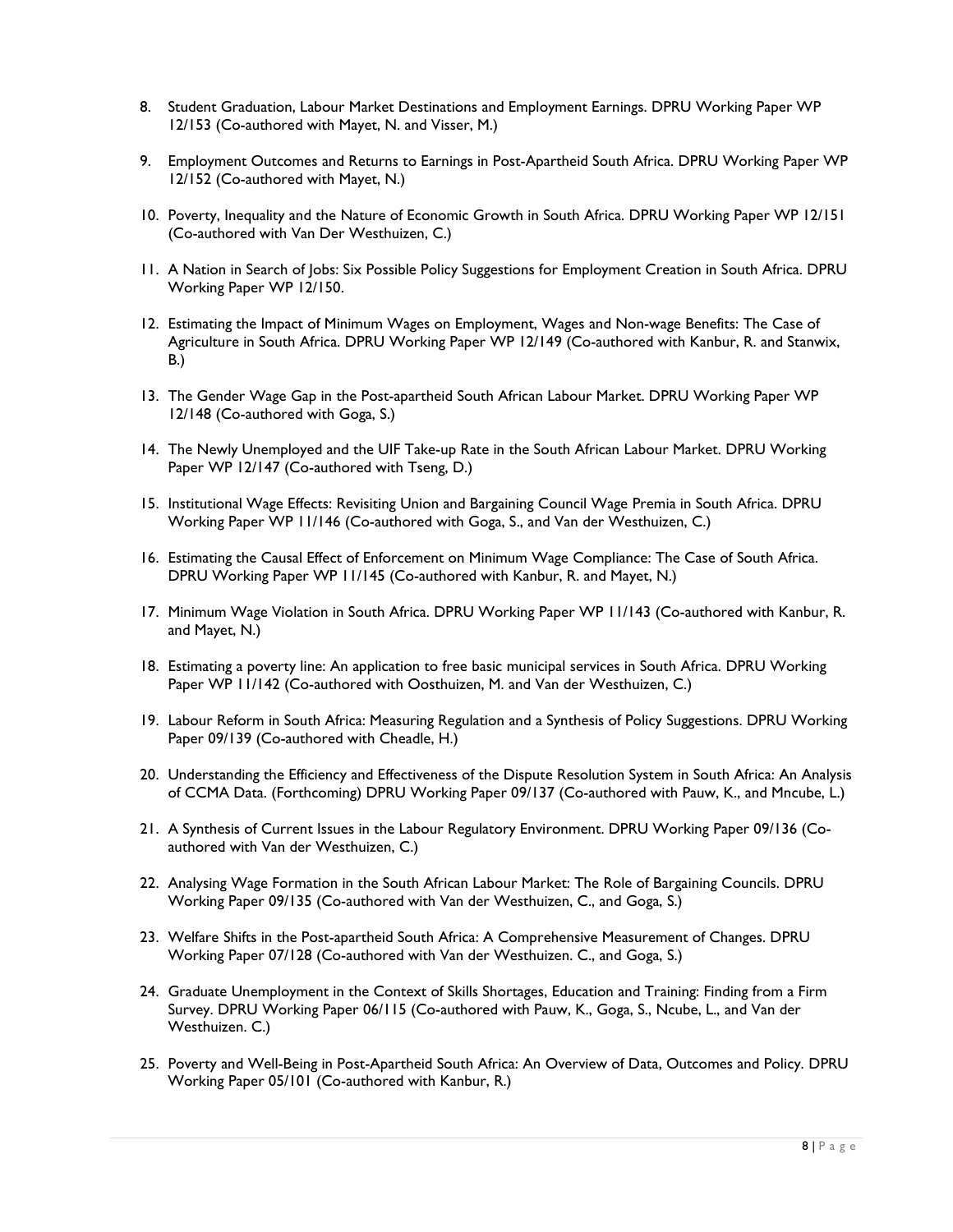- 26. The Post-Apartheid South African Labour Market. DPRU Working Paper 05/93 (Co-authored with Oosthuizen, M.)
- 27. Poverty, Inequality and Labour Markets in Africa: A Descriptive Overview. DPRU Working Paper 05/92
- 28. Poverty and Labour Market Markers of HIV+ Households: An Exploratory Methodological Analysis. DPRU Working Paper 04/83 (Co-authored with Shaikh, N.)
- 29. Employment and Household Poverty: The Effects of Trade, Investment and Technology in South Africa. 2003. Overseas Development Group; Institute of Development Studies: Discussion Paper 14 (Co-authored with Poswell, L.)
- 30. The Post-Apartheid Challenge: Labour Demand Trends in the South African Labour Market, 1995-1999. DPRU Working Paper 03/82
- 31. Estimates for Poverty Alleviation in South Africa, with an Application to a Universal Income Grant. DPRU Working Paper 03/75
- 32. Employment, Wages and Skills Development: Firm Specific Effects. Evidence from Two Firm Surveys in South Africa. DPRU Working Paper 02/68 (Co-authored with Lundall, P.)
- 33. Correlates of Vulnerability in the South African Labour Market. DPRU Working Paper 99/27
- 34. Public Expenditure and Poverty Alleviation in the SA Labour Market. DPRU Working Paper 99/26
- 35. Understanding Contemporary Household Inequality in South Africa. DPRU Working Paper 99/25

#### **DPRU POLICY BRIEFS**

Available from:<http://www.dpru.uct.ac.za/policy-briefs>

- 1. Africa's Jobs Challenge, PB 13/30, Oct-2013 (Co-authored with Naidoo, K.)
- 2. Minimum Wage Enforcement in the Developing World, PB 13/29, May-2013 (Co-authored with Stanwix, B.)
- 3. Understanding the Efficiency and Effectiveness of the Dispute Resolution System in South Africa: An Analysis of CCMA Data, PB 10/28, Jun-2010 (Co-authored with Pauw, K. and Mncube, L.)
- 4. Labour Reform in South Africa: Measuring Regulation and a Synthesis of Policy Suggestions, PB 10/27, February 2010 (Co-authored with Cheadle, H.)
- 5. Income and Non-Income Inequality in Post-Apartheid South Africa: What are the Drivers and Possible Policy Interventions, PB 10/26, January 2010 (Co-authored with van der Westhuizen, C. and Jacobs, T.)
- 6. Income and Non-Income Inequality in Post-Apartheid South Africa: What are the Drivers and Possible Policy Interventions, PB 10/26, January 2010 (Co-authored with van der Westhuizen, C. and Jacobs, T.)
- 7. Analysing Wage Formation in the South African Labour Market: The Role of Bargaining Councils, PB 09/25, July 2009 (Co-authored with van der Westhuizen, C. and Goga, S.)
- 8. A Synthesis of Current Issues in the Labour Regulatory Environment, PB 09/24, March 2009 (Co-authored with van der Westhuizen, C.)

#### **RESEARCH ARTICLES AND REPORTS**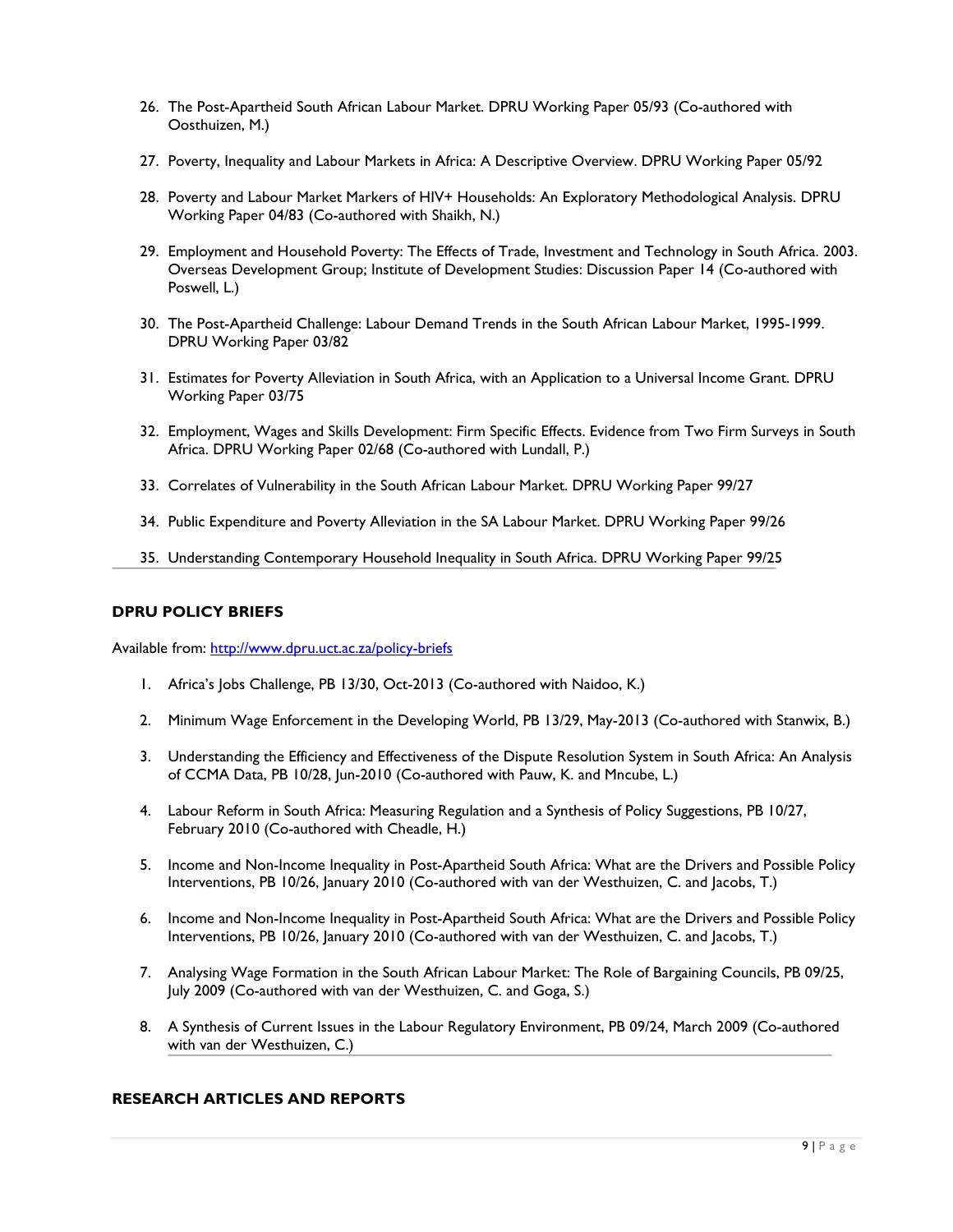- 1. Youth Employment Challenges in Zambia: A Statistical Profile, Current Policy Frameworks and Existing Interventions. Report produced for IDRC, June 2015.
- 2. Accelerating Progress Toward Achieving The MDGs: The Case Of Zambia Scaling Up Investments To Meet MDG 1: Eradicating Extreme Poverty. Report produced for the UNDP Office, Lusaka, June 2015.
- 3. South Africa: Perspectives on Divergence and Convergence, *Think Tank 20*, Growth Convergence, and Income Distribution: The Road from the Brisbane G-20 Summit. Brookings, pp. 161-168. November 2014. (Co-authored with Hirsch, A.) Available from: [http://www.brookings.edu/~/media/Research/Files/Interactives/2014/thinktank20/chapters/tt20%20south%20af](http://www.brookings.edu/%7E/media/Research/Files/Interactives/2014/thinktank20/chapters/tt20%20south%20africa%20divergence%20convergence%20bhorat%20hirsch.pdf) [rica%20divergence%20convergence%20bhorat%20hirsch.pdf](http://www.brookings.edu/%7E/media/Research/Files/Interactives/2014/thinktank20/chapters/tt20%20south%20africa%20divergence%20convergence%20bhorat%20hirsch.pdf)
- 4. Higher Education, Employment, and Economic Growth: Exploring the interactions. LMIP Report 5 (2014). (Co-authored with Cassim, A. and Tseng, D.) Available from: [http://www.lmip.org.za/document/higher-education-employment-and-economic-growth](http://www.lmip.org.za/document/higher-education-employment-and-economic-growth-exploring-interactions)[exploring-interactions](http://www.lmip.org.za/document/higher-education-employment-and-economic-growth-exploring-interactions)
- 5. Growth, employment and skills: The new growth path revisited. LMIP Report 3 (2014). (Co-authored with Tian, N.) Available from:

[http://www.lmip.org.za/sites/default/files/documentfiles/HSRC%20LMIP%20Report%203%20Growth%20Emplo](http://www.lmip.org.za/sites/default/files/documentfiles/HSRC%20LMIP%20Report%203%20Growth%20Employment%20and%20Skills_0.pdf) [yment%20and%20Skills\\_0.pdf](http://www.lmip.org.za/sites/default/files/documentfiles/HSRC%20LMIP%20Report%203%20Growth%20Employment%20and%20Skills_0.pdf)

- 6. Occupational Shifts and Skills Challenges Facing the South African Economy. LMIP Policy Brief #3 (2014). (Co-authored with Oosthuizen, M. and Cassim, A.) Available from: [http://www.lmip.org.za/sites/default/files/documentfiles/LMIP%20Policy%20Brief%203%20web%20final\\_0.pdf](http://www.lmip.org.za/sites/default/files/documentfiles/LMIP%20Policy%20Brief%203%20web%20final_0.pdf)
- 7. The Political Economy of Monetary Policy in *South Africa: Real Economy Outcomes in The G-20 and Central Banks in the New World of Unconventional Monetary Policy*, Brookings Institute, August 2013. (Co-authored with Hirsch, A.) Available from: <http://www.brookings.edu/research/reports/2013/08/g20-central-banks-monetary-policy>
- 8. Occupational Shifts and Shortages: Skills Challenges Facing the South African Economy. (2013) LMIP Report 1. (Co-authored with Goga, S. and Stanwix, B.) Available from: [http://www.lmip.org.za/document/occupational-shifts-and-shortages-skills-challenges-facing](http://www.lmip.org.za/document/occupational-shifts-and-shortages-skills-challenges-facing-south-african-economy)[south-african-economy](http://www.lmip.org.za/document/occupational-shifts-and-shortages-skills-challenges-facing-south-african-economy)
- 9. Temporary Employment Services in South Africa: A Brief Note, in *Background Paper For The World Development Report*. 2013. (Co-authored with Van der Westhuizen, C.) Available from: [http://siteresources.worldbank.org/EXTNWDR2013/Resources/8258024-](http://siteresources.worldbank.org/EXTNWDR2013/Resources/8258024-1320950747192/8260293-1320956712276/8261091-1348683883703/WDR2013_bp_Temporary_Employment_Services_in_SA.pdf) [1320950747192/8260293-1320956712276/8261091-](http://siteresources.worldbank.org/EXTNWDR2013/Resources/8258024-1320950747192/8260293-1320956712276/8261091-1348683883703/WDR2013_bp_Temporary_Employment_Services_in_SA.pdf) [1348683883703/WDR2013\\_bp\\_Temporary\\_Employment\\_Services\\_in\\_SA.pdf](http://siteresources.worldbank.org/EXTNWDR2013/Resources/8258024-1320950747192/8260293-1320956712276/8261091-1348683883703/WDR2013_bp_Temporary_Employment_Services_in_SA.pdf)
- 10. Studies of Selected Priority Sectors in the South African Labour Market: A Proposed Research Programme. (2012). (Co-authored with Oosthuizen, M.) Available from: [http://www.lmip.org.za/document/studies-selected-priority-sectors-south-african-labour](http://www.lmip.org.za/document/studies-selected-priority-sectors-south-african-labour-market-proposed-research-programme)[market-proposed-research-programme](http://www.lmip.org.za/document/studies-selected-priority-sectors-south-african-labour-market-proposed-research-programme)
- 11. A Labor Market Overview of Zambia: A Multi-sector Model Approach. Report Produced for the World Bank Country Office, Lusaka, April 2012.
- 12. Growth- Employment Dynamics and the Search for an Alternative Growth Path, for the National Growth Path Report of the EDD, 2011.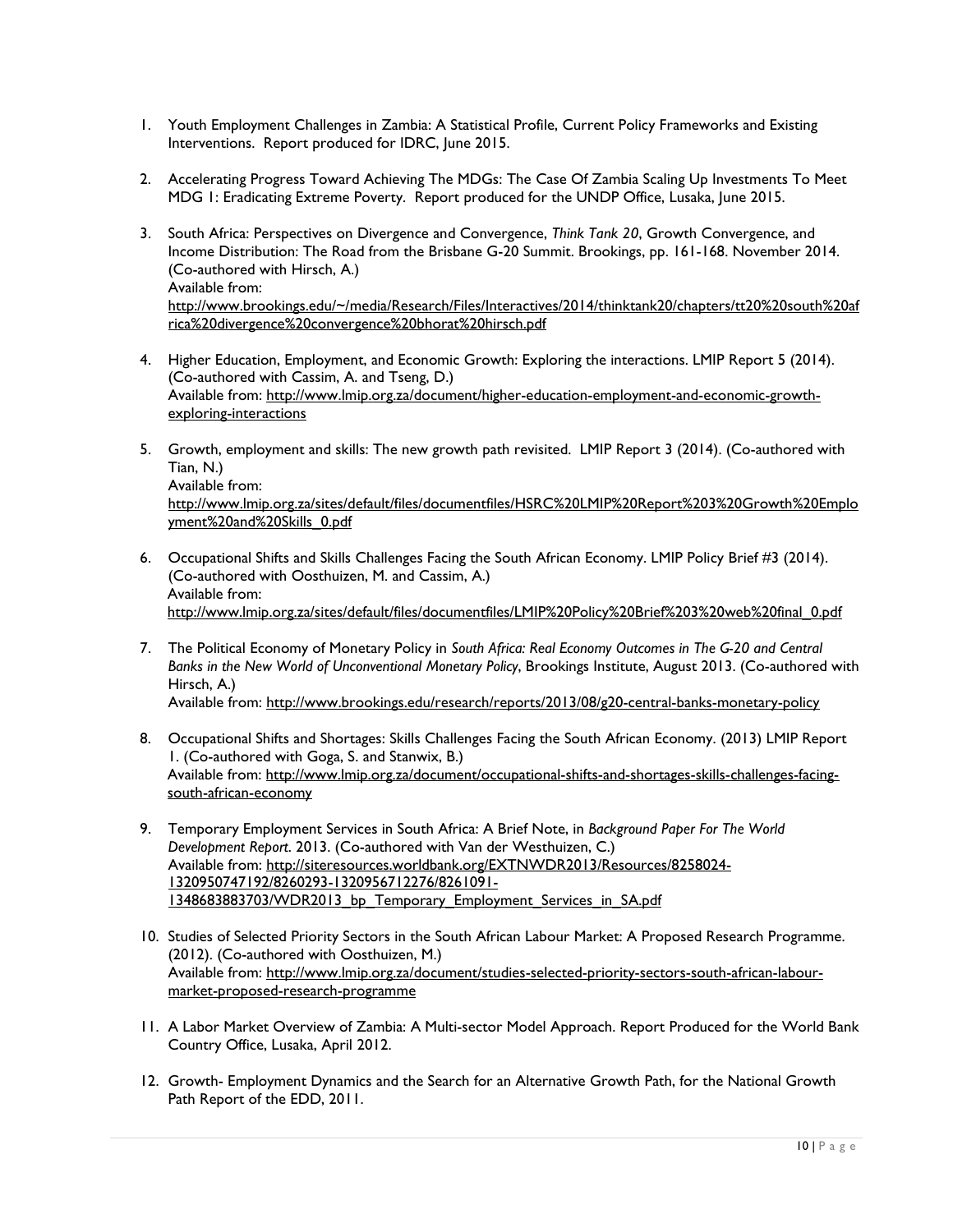- 13. Growth, Poverty and Inequality Interactions in Zambia. Report Produced for the World Bank Country Office, Lusaka. May 2011
- 14. Labour Demand Trends and the Determinants of Unemployment in South Africa, for the South African Minister of Finance, 2011. (Co-authored with Mayet, N.)
- 15. Regulatory Impact Assessment of Selected Provisions of the LRA, BCEA, EEA and ESB of 2010. 2011 (Coauthored with Benjamin, P. and van der Westhuizen, C.)
- 16. Towards Economic Transformation and Growth: A Review of the South African Economy. 2011. (Coauthored with Goga, S., Oosthuizen, M. and Tseng, D.)
- 17. A Labour Market Position Paper for South Africa: Six Policy Suggestions, for the National Planning Commission (NPC). 2011.
- 18. Pro-poor Growth and Social Protection in South Africa: Exploring the Interactions, for the National Planning Commission (NPC). 2011. (Co-authored with van der Westhuizen, C.)
- 19. An Anatomy of a Crisis: The South African Labour Market Pre- and Post-Recession. Report for the International Labour Office (ILO) Employment Directorate, in Geneva. 2010. (Co-authored with Jacobs, T., Tseng, D., Mutasa, G. and Jacobs, E.)
- 20. Global Jobs Pact Country Pre- and Post-Recession and Fiscal Responses to the Recession. Report for the International Labour Office (ILO) Employment Directorate, in Geneva. 2010. (Co-authored with Goga, S.)
- 21. Development for Case Management Reporting and Statistics, for the *Commission for Conciliation, Mediation and Arbitration (CCMA)*. 2010. (Co-authored with van der Westhuizen, C. and Goga, S.)
- 22. Labour Demands Trends and the Determinants of Unemployment in South Africa. Report for the World Bank: Pretoria 2010. (Co-authored with Mayet, N.)
- 23. Understanding and Measuring the Enforcement of Minimum Wage Laws: The Case of South Africa. Report for the International Development Research Centre (IDRC) and the South Africa Minister of Labour. 2010. (Co-authored with Mayet, N.)
- 24. Estimating a Poverty Line: An Application to Free Municipal Services in South Africa. Report for the South African Local Government Assosiation (SALGA): Pretoria. 2010. (Co-authored with van der Westhuizen, C.)
- 25. Fiscal Policy Responses in Times of Crisis: The case of South Africa. Report for the UNDP: New York City. 2010. (Co-authored Goga, S. and Tseng, D.)
- 26. Cornell-SEWA-WIEGO 2008 Dialogue: Compendium of Personal and Technical Notes. (Co-authored with Bali, N., Basu, K., Carre, F., Chen, M., Fields, G., Jhabvala, R., Kanbur, R., Lund, F., Unni, J., and Valodia, I.)
- 27. A Synthesis Report of Current Issues in the Labour Regulatory Environment. 2008. Report prepared for the Department of Labour (Co-authored with Van der Westhuizen, C.)
- 28. Employment Shifts and the 'Jobless Growth' Debate. In: Andre Kraak, Karen Press (Eds). *Human Resources Development Review 2008, Education, Employment and Skills in South Africa*. (Co-authored with Oosthuizen, M.)
- 29. Understanding the Efficiency and Effectiveness of the Dispute Resolution System in *South Africa: An Analysis of CCMA Data*. 2007. Report prepared for the Department of Labour (Co-authored with Pauw, K., and Mncube, L.)
- 30. Human Resource Development Review for the HSRC. 2007. (Co-authored with Oosthuizen, M.)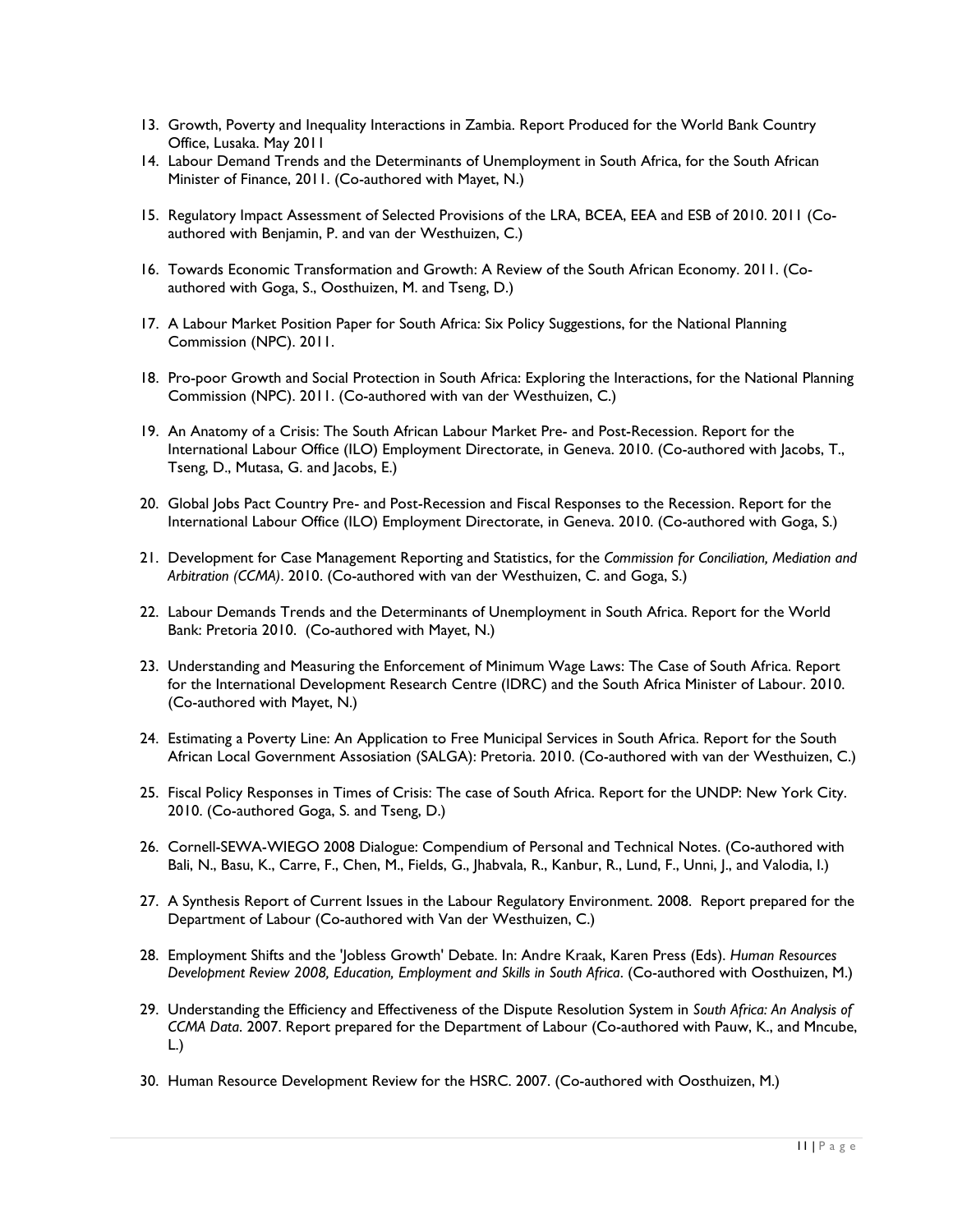- 31. The Determinants of Labour Demand Shifts in South Africa: The Role of International Trade, Technology and Structural Change prepared for the International Centre for Trade and Sustainable Development (ICTSD). 2007. (Co-authored with Goga, S., and Van der Westhuizen, C.)
- 32. Shifts in Non-Income Welfare in South Africa: 1993-2004. DPRU Research Report for Conflict and Governance Facility (CAGE). April 2006 (Co-authored with Van der Westhuizen, C., and Naidoo, P.)
- 33. Graduate Unemployment in Post-Apartheid South Africa: Nature and Possible Policy Responses. March 2006. Research Report Compiled for Business Leadership South Africa. (Co-authored with Van der Westhuizen, C., Pauw, K., Oosthuizen, M., Poswell, L., Ncube, L., and Goga, S.)
- 34. Determinants of Grade 12 Pass Rates in the Post-Apartheid South African Schooling System. SISERA Working Paper Series 2006 / 6 (Co-authored with Oosthuizen, M.)
- 35. Educational Outcomes in South Africa: A Production Function Approach. SISERA Working Paper Series 2006 / 5 (Co-authored with Oosthuizen, M.)
- 36. What have we learned about the South African labour market? 2004. DPRU Research Report for National Treasury (Co-authored with Oosthuizen, M.)
- 37. The Post-Apartheid South African Labour Market. 2004. Saga Working Paper. (Co-authored with Oosthuizen, M.)
- 38. Dimensions of Poverty in Post-Apartheid South Africa, 1996-2001: A Poverty Status Report. 2004. Development Policy Research Unit, University of Cape Town. July. (Co-authored with Poswell, L., and Naidoo, P.)
- 39. Employment and Labour Market Effects of Globalisation: Selected Issues for Policy Management. 2004. *Employment Strategy Papers*, Employment Analysis Unit, Employment Strategy Department, International Labour Office, Geneva (Co-authored with Lundall, P.)
- 40. The Inflation Experience of Poor Urban South African Households, 1997-2002. DPRU Research Report for the South African Reserve Bank. 2003. (Co-authored with Oosthuizen, M.)
- 41. The South African Human Development Report. Part of Research Team. United Nations Development Programme (UNDP). 2003. Oxford University Press Southern Africa, ISBN 0 19 578 679 3
- 42. Socio-Economic Review. 2003. Western Cape and the Provincial Treasury.
- 43. The Linkages between Education and the Labour Market: Random Thoughts on Narrowing the Mismatch between Demand and Supply. 2003. *CHE Colloquium Report*. (Co-authored with Lundall, P.)
- 44. Analysis of Labour Market, Poverty and Inequality Trends in the Western Cape Province. 2003. Commissioned by the Western Cape Provincial Treasury. (Co-authored with Majeke, A.)
- 45. An Analysis of Labour Market, Poverty and Inequality Trends in the Eastern Cape Province. 2003. Commissioned by the HSRC for the Eastern Cape Government. (Co-authored with Majeke, A.)
- 46. The Challenge of Growth, Employment and Poverty in the South African Economy: A framework paper. 2003. A framework paper commissioned by the ILO for the South African Growth and Development Summit. (Co-authored with Cassim, R.)
- 47. Employment and Unemployment Trends in the Post-Apartheid South African Labour Market. 2003. Paper commissioned by the Presidency for the 10-year Cabinet Review process.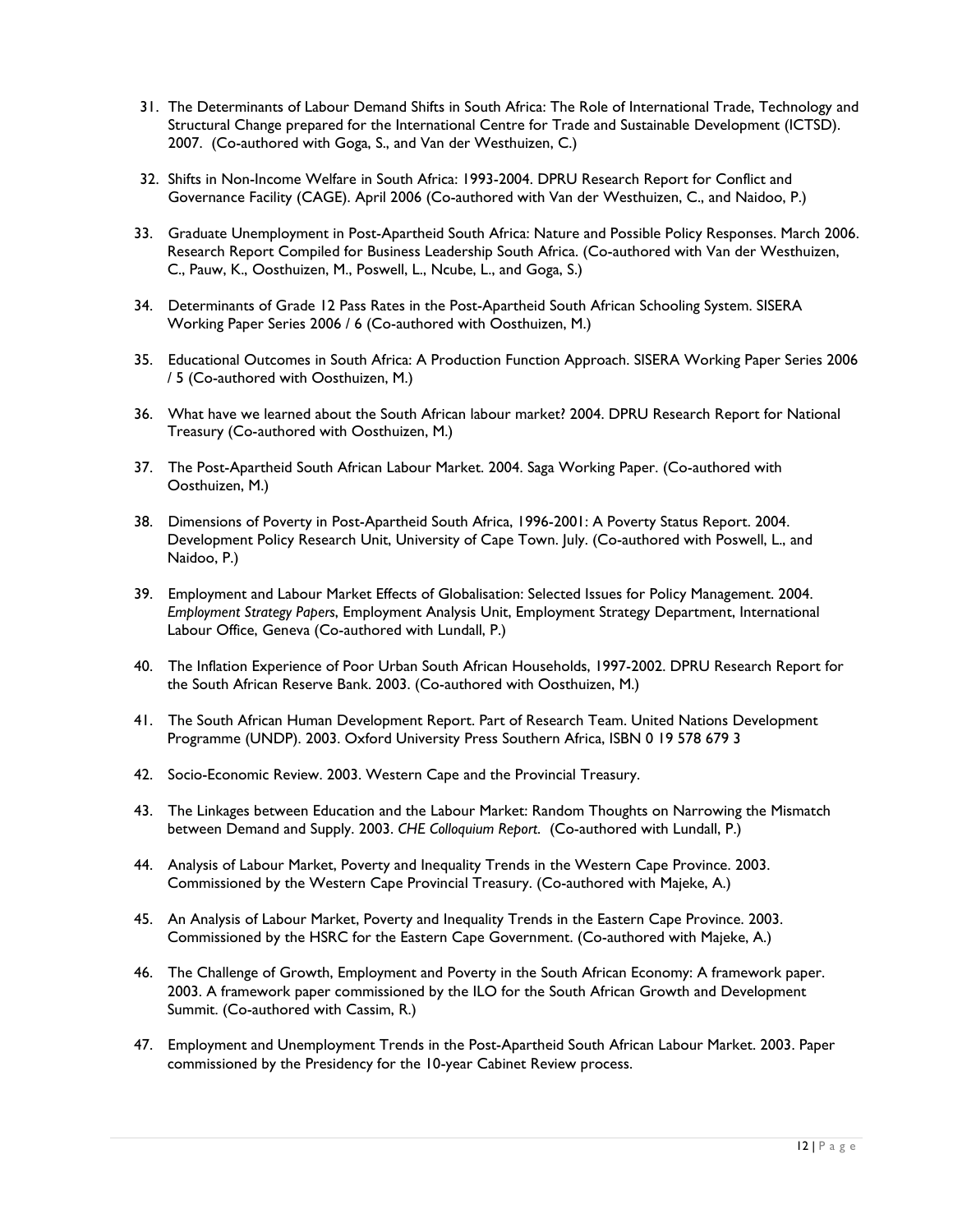- 48. Employment and Labour Market Effects of Globalization: Selected Issues for Policy Management. 2003. DPRU Research Report prepared for the International Labour Organization. (Co-authored with Lundall, P.)
- 49. Employment for Development in Africa through Social Partnership and a Global Alliance. 2003. DPRU Research Report for the International Labour Organisation. (Co-authored with Oosthuizen, M., and Lundall, P.)
- 50. Skilled Labour Migration from Developing Countries: Study on South and Southern Africa. 2002. *International Migration Papers 52*. International Migration Programme. International Labour Office – Geneva (Co-authored with Meyer, J.B., and Mlatsheni, C.)
- 51. The Linkages between Education and the Labour Market: Random Thoughts on Narrowing the Mismatch between Demand and Supply. Paper prepared for the CHE Colloquium 27 & 28 June 2002 (Co-authored with Lundall, P.)
- 52. The South African Labour Market in a Globalising World: Economic and Legislative Considerations. DPRU Report prepared for the International Labour Organisation. Published as ILO Employment Paper 2002/32 (Co-authored with Lundall, P. and Rospabé, S.)
- 53. Inflation and the Role of Wages in South Africa: A Co-Integration Analysis. 2002. SEGA
- 54. Are Wage Adjustments an Effective Mechanism for Poverty Alleviation? 2002. SEGA
- 55. Wage Premia and Wage Differentials in the South African Labour Market. 2002. SEGA
- 56. Explaining Employment Trends in South Africa: 1993-1998. Johannesburg: Friedrich Ebert Stiftung. 2001.
- 57. Essays on the South African Labour Market. 2001. Development Policy Research Unit, University of Cape Town.
- 58. Employment, Wages and Skills Development: Firm Effects. Evidence from Two Firm Surveys in South Africa. 2001. DPRU Research Report. (Co-authored with Lundall, P.)
- 59. Globalisation and Poverty in the South African Labour Market. Centre for Policy Analysis, New School for Social Research, New York City, February 1999. (Co-authored with Leibbrandt, M., and Gelb, S.)
- 60. Promoting the Competitiveness of Textiles and Clothing Manufacture in South Africa. African Economic Policy Paper. Discussion Paper Number 32. September 1999. (Co-authored with Salinger, B.L., Flaherty, D.P., and Keswell, M.)
- 61. Industry and Trade Policy: Is it Job-Friendly? 1999. CPS Policy Forum No 4. Job Creation Series.
- 62. Income Transfers: A Viable Strategy? 1999. CPS Policy Forum No 3. Job Creation Series.
- 63. Income and Price Elasticities in Manufacturing Exports. 1998. DPRU Working Paper No 13.
- 64. South Africa: Study of Potential, Constraints and Comparative Advantage of the Textiles and Clothing Sub-Sectors. 1998. DPRU/EAGER Working Paper. (Co-authored with Salinger, B.L., Flaherty, D.P., and Keswell, M.)
- 65. Wage-Price Interactions and Inflation Dynamics in South Africa. 1998. HSRC Report. (Co-authored with Lundall, P.)
- 66. Commentary on the Budget, Guide to the Budget. M. Brey & Associates, Cape Town.
- 67. A Citizen's Guide to the 1995/96 City Council Budget. Cape City Council, November 1995.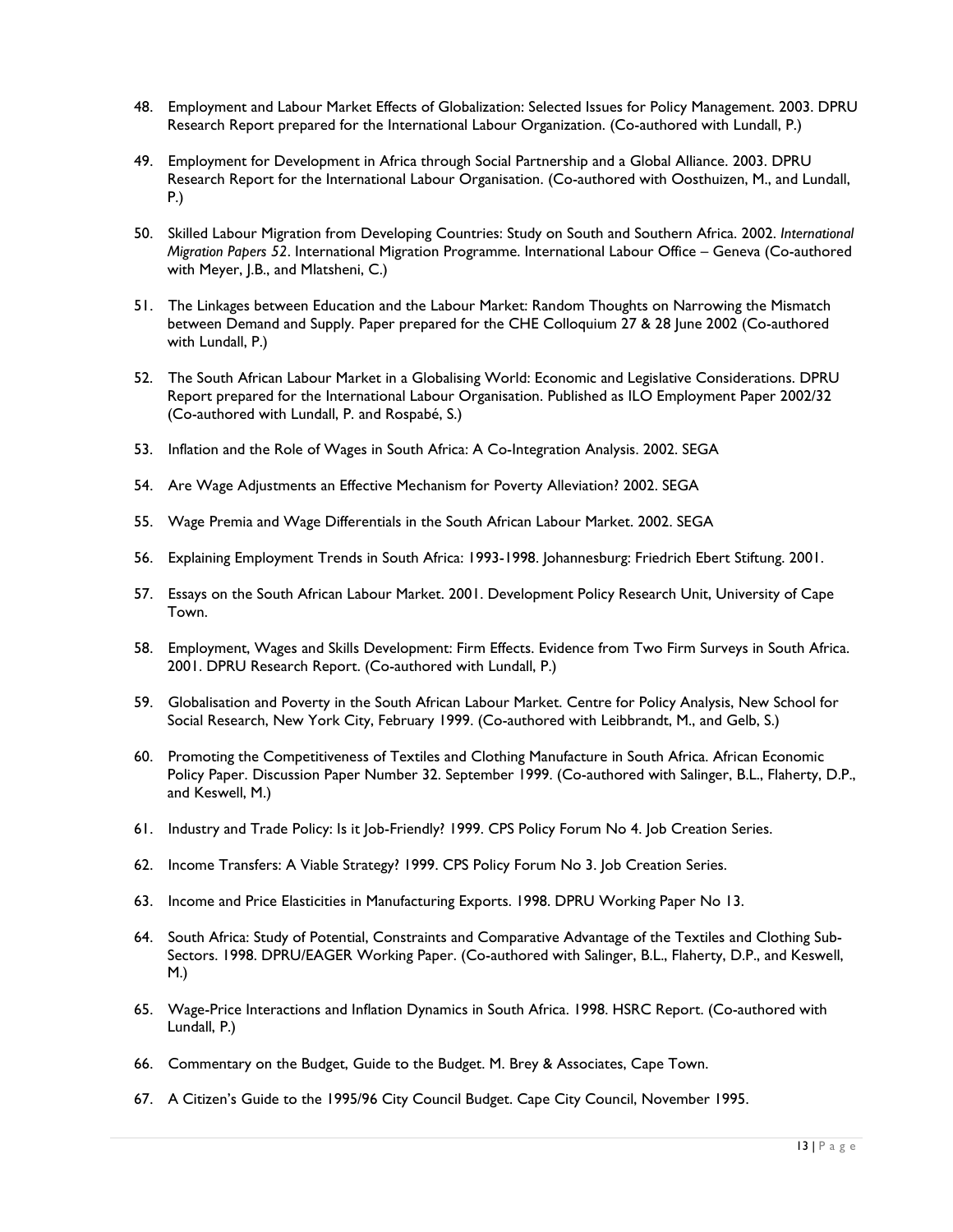- 68. Experience with Short Term Job Creation: A Bibliographical Survey. SALDRU Working Paper No. 86.
- 69. Measures and Determinants of Unemployment in South Africa. Paper commissioned by the UNDP. (Coauthored with Leibbrandt, M.)
- 70. Labour Market Challenges in the Post-Apartheid South Africa: A Country Profile. Paper commissioned by the International Labour Office.
- 71. A Universal Income Grant Scheme for South Africa: An Empirical Assessment. Paper commissioned by the International Labour Office.
- 72. Labour Markets and the Challenges of Poverty and Inequality in South Africa. German Agency for Technical Co-operation (GTZ, South Africa) publication. (Co-authored with Leibbrandt, M., Maziya, M., van der Berg, S., and Woolard, I.).
- 73. Socio-Economic Analysis. Western Cape Fiscal Policy 2003 2006. Western Cape Treasury.

#### **CONFERENCES AND WORKSHOPS (SELECTED)**

- 1. 16 July 2015: Presented at the *OECD - South Africa Policy Event* on "New Approaches to Economic Challenges" hosted by South African Institute of International Affairs (SAIIA), Johannesburg, South Africa.
- 2. 16-19 June 2015: Seminars: "The Impact of Minimum Wages in Developing Countries" and "Labour Regulation and Violation: Understanding Labour Market Outcomes in Developing Countries". Also, a lecture: "Growth, Poverty and Inequality Interactions in Africa: An Overview of Key Issues", all given at the Beijing Normal University (BNU), China.
- 3. 5 June 2015: Co-hosted the *African Lions Authors Drafts Workshop*, a Brookings Institution and UNU-WIDER project, in Arusha, Tanzania.
- 4. 27 January 2015: *LMIP Policy Roundtable*, Pretoria, South Africa.
- 5. 14 January 2015: Presented "South Africa's Economic Growth Challenge: Convergence or Divergence?" at the planning workshop: *The Legislature and the National Development Plan*, Parliament, Cape Town.
- 6. 17-18 December 2014: Presented at the *Conference on Markets, Labor and Regulation*, supported by Columbia University, Cornell University, the United Kingdom Department for International Development, and the World Bank, in New Delhi, India.
- 7. 30 November 2014: Presented at the *AERC's biannual research workshop* plenary for theme "Youth Employment in Africa: Opportunities and Challenges".
- 8. 20-21 November 2014: Co-hosted the *China's Impact on African Employment:What Do We Know and Where are the Gaps?,* a World Bank/DPRU/IEMS Jobs Knowledge Platform (JKP) 2014 Regional Event, Johannesburg, South Africa.
- 9. 18-19 October 2014: Co-organised and presented "Enforcement and Partial Minimum Wage Compliance in South African Agriculture" at the *Reforming Minimum Wage and Labor Regulation Policy in Developing and Transition Economies Conference*, Beijing Normal University, China.
- 10. 8-9 October 2014: Presented "Exogenous Policy Shocks in an Emerging Economy: The Case of Minimum Wages in South Africa" at the *2014 Conference on Dual Labour Markets, Minimum Wage and Inequalities conference*, hosted by the Institute for Structural Research (IBS), in Warsaw, Poland.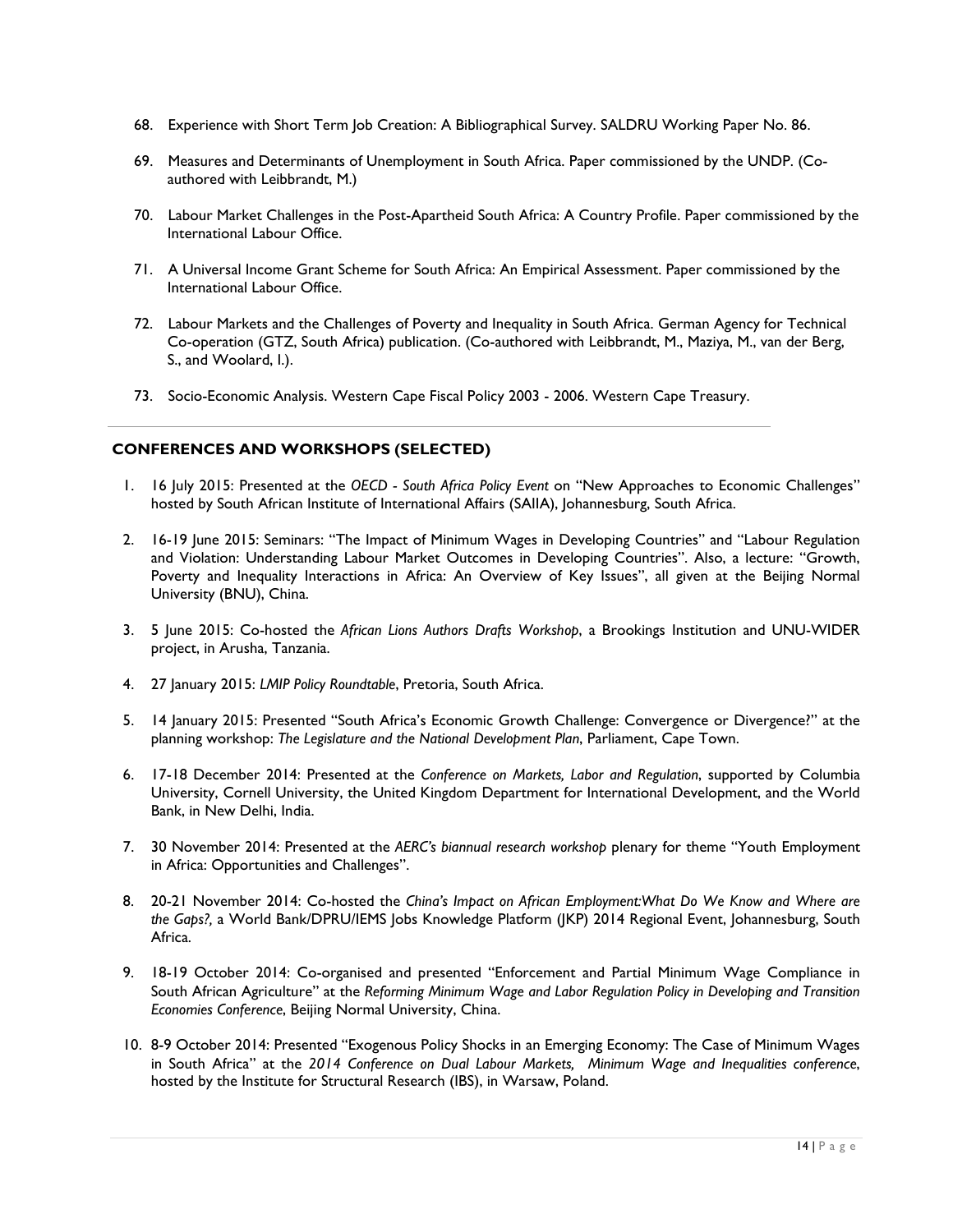- 11. 18-19 September 2014: Presented "Challenges in the Pursuit of Inclusive Growth: The Case of Sub-Saharan Africa" at the *PEGNET Conference: Employment strategies in the Developing World - How to create sufficient, productive and decent jobs*, in Lusaka, Zambia.
- 12. 4 September 2014: Presented "Africa's Economic Development Challenge for 2063: An Overview" at the *Agenda 2063: National Consultative Forum*, in Pretoria, South Africa.
- 13. 1 September 2014: Presented "South Africa's Economic Growth Challenge: Convergence or Divergence?" at the *Second Jobs Fund Grantee Learning Forum Presentation: Understanding The Unemployment Problem*, in Johannesburg, South Africa.
- 14. 20 August 2014: Presented (with Ben Stanwix) "Estimating the Impact of Sectoral Minimum Wages in South Africa" to the *Portfolio Committee on Labour* in Parliament, Cape Town, South Africa.
- 15. 29-30 June 2014: Presented "Economic Growth and Labour Reform Dynamics in an Emerging Economy: The Case of South Africa" at the *UNU-WIDER International Development Conference* in collaboration with the Central Institute of Economic Management (CIEM), in Hanoi, Vietnam.
- 16. 19 June 2014: Presented "Do Industrial Disputes Reduce Employment? Evidence from South Africa" at the *15th Annual Global Development Conference: Structural Transformation in Africa and Beyond*, in Accra, Ghana.
- 17. 24 March 2014: Presented "Four Key Defining Features Of The South African Labour Market" to Merril Lynch at the *15th Annual Sun City Conference: Macro Day*, in Johannesburg, South Africa.
- 18. 8-10 December 2013: Attended the *Oxford Handbook of Africa and Economics - Contributors Meeting*, in Beijing, China.
- 19. 5-6 December 2013: Presented "Skills Technology and Capital Intensity: Employment & Wage Shifts in post apartheid South Africa" at the *ILO Symposium for Employers on the Future of Work*, Geneva, Switzerland.
- 20. 20 November 2013: Presented the Keynote Address: "An overview of employment generating initiatives in South Africa" at the *Jobs Fund Grantees Learning Forum*, Johannesburg, South Africa.
- 21. 14 November 2013: Plenary presentation: "1. Skills, Technology and Capital Intensity: Employment and Wage Shifts in post-apartheid SA. 2. Growth, Employment and Skills: The New Growth Path Revisited" at the *DHET Strategic Planning Meeting*, Johannesburg, South Africa.
- 22. 11-12 November 2013: Presented "Do Industrial Disputes Reduce Employment? Evidence from South Africa", at the *MASA Conference*, Durban, South Africa.
- 23. 24-25 October 2013: Attended the *World Bank's Knowledge for Change Program Consultative Group Meeting of Donors*, Paris, France.
- 24. 21-22 October 2013: Presented at the *DGF Jobs and Development Network Meeting*, Washington, USA.
- 25. 7 November 2013: Plenary presentation: "South African Stories: The Good, the Bad & the Wrong? Minimum Wages: the Good (and the Bad), Employment and Jobs Lost, and How Strike Data Can Lie…" at the *CCMA Executive Committee meeting*, Johannesburg, South Africa.
- 26. 20-21 September 2013: Presented "Skills Technology and Capital Intensity: Employment & Wage Shifts in post apartheid South Africa" at the *UNU-WIDER conference on Inclusive Growth in Africa: Measurement, Causes, and Consequences*, Finland.
- 27. 13 September 2013: Delivered opening address and co-hosted the *African Perspectives on the post-2015 Development Agenda* workshop, with the United Nations Development Programme, and the Graduate School of Development Policy and Practice (University of Cape Town), in Cape Town, South Africa.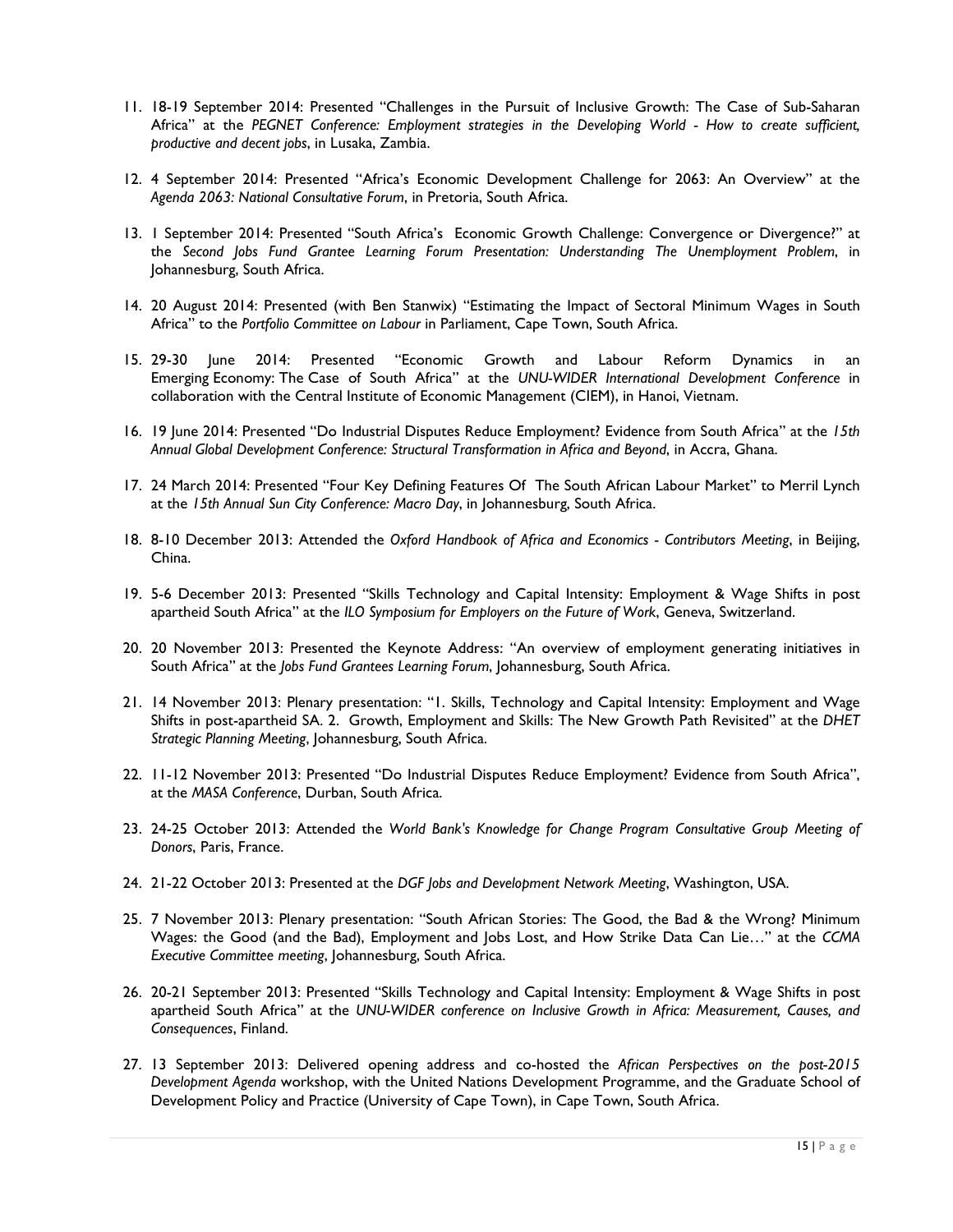- 28. 12 September 2013: Delivered opening address and hosted the *Resarch Project on Empoyment, Income Distribution and Inclusive Growth (REDI): Pursuit of Inclusive Economic Growth* workshop, at the University of Cape Town, South Africa.
- 29. 13-16 August 2013: Co-hosted and attended the *Africa Growth Initiative Annual Partner Meeting and Communications Study Tour*, with the Brookings Institution, in Johannesburg, South Africa.
- 30. 17-19 June 2013: Plenary presentation: "Employment and decent work for all, social protection, youth, education and culture", at the Fourth Session Of The General Assembly Open Working Group On Sustainable Development Goals, USA.
- 31. 4 June 2013: Presented "Enforcing minimum wages in developing countries: challenges and opportunites (on VC)" at the IZA World of Labor Conference via video.
- 32. 9 May 2013: Plenary presentation: "Income, Poverty and Inequality: Poverty and Income Trends" at the *20 Year Review Workshop: Economy, Employment, Income, Poverty and Inequality*.
- 33. 28 March 2013: Plenary presentation at *BRICS Investing in Africa: Geopolitical and Economic Ramifications*, hosted by the Africa Growth Initiative at the Brookings Institution and the Congressional African Staff Association (CASA), in Washington DC.
- 34. 17-19 March 2013: Presenter at the CSAE 2013: Conference on Economic Development in Africa, St Catherine's College, Oxford.
- 35. 29 November 2012: Presented at the *National Treasury Growth Project Workshop*, Pretoria, South Africa.
- 36. 12-13 November 2012: Haroon Bhorat attened the *MASA Conference* in Durban, South Africa.
- 37. 7 November 2012: Presented "Understanding and Measuring the Enforcement of Minimum Wage Laws: the Case of South Africa", at an *IDRC Workshop* hosted by the India International Centre (IDC) in New Delhi, India.
- 38. 5-6 November 2012: Plenary presentation: "Estimating the Impact of Minimum Wages on Employment, Wages and Hours of Work: The Case of South Africa" at the *7th IZA/World Bank Conference on Employment and Development*, New Delhi, India.
- 39. 11 October 2012: Convened and co-chaired *Roundtable on Youth Service Pathways to Sustainable Livelihoods, Assets and Social Entreprenuership* (State of Research and Policy Implications) with South Africa National Youth Development Agency, in Cape Town, South Africa.
- 40. 10-13 September 2012: Attended the *Africa Growth Initiative Annual Partner Meeting* at the Brookings Institution, in Washington DC.
- 41. 6 September 2012: Haroon Bhorat convened the Panel Debate: "Labour Regulation", at the *Strategies to Overcome Poverty and Inequality: Towards Carnegie III Conference*, hosted by the University of Cape Town, in Cape Town, South Africa.
- 42. 4 September 2012: Chaired the session on "Minimum Wages and Regulation" at the *Strategies to Overcome Poverty and Inequality: Towards Carnegie III Conference*, at the University of Cape Town, in South Africa.
- 43. 15 June 2012: Attended the *Economic Roundtable* at the SA Researve Bank, Pretoria, South Africa.
- 44. 12 June 2012: Presented 'Lessons from the Global Economic Crisis' at a high-level plenary panel at the *International Labour Conference*, Geneva, Switzerland. *<http://www.youtube.com/watch?v=tQF1FsiU8K0>*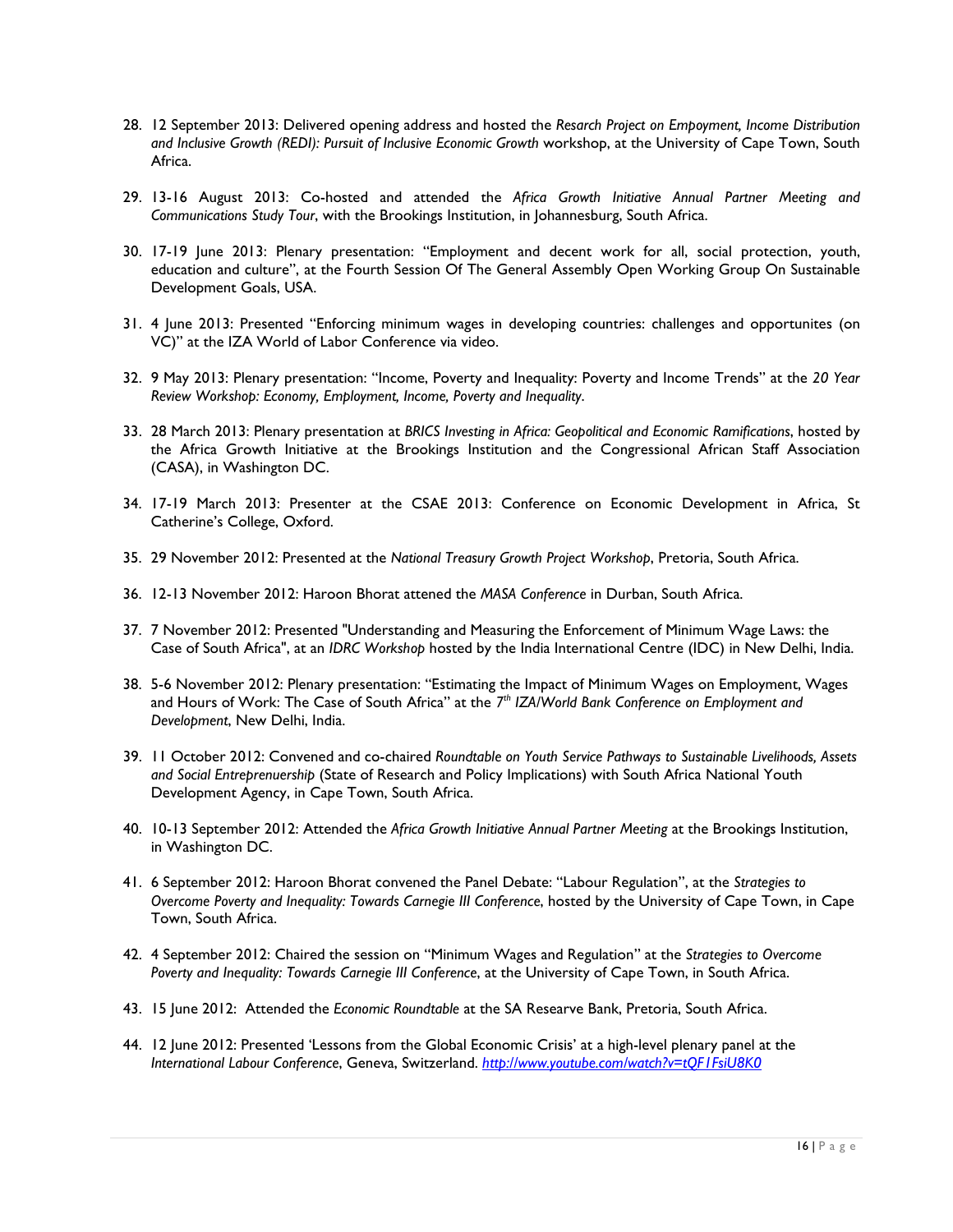- 45. 15 May 2012: Presented at the *CCMA's 2012 Collective Bargaining Season Briefing for Commissioners*, Johannesburg, South Africa.
- 46. 14 May 2012: Attended the *Building Policy Coherence between Social Protection Floors and National Social and Economic Development Strategies*, at the *SADC Employment and Labour sector:Tripartite technical subcommittee on Social Protection* meeting in Johannesburg, South Africa.
- 47. 3 May 2012: Attened the *Labour Market Intelligence: Towards Credible Instititional Mechanisms for Skills planning workshop*, in Centurion, South Africa.
- 48. 13 April 2012: Attended a *Board-level Brainstorm on Future South African Work*, at STIAS, Stellenbosch, South Africa.
- 49. 18-20 March 2012: Presented "Estimating the Impact of Minimum Wages on Employment, Wages and Non-Wage Benefits: The Case of Agriculture in South Africa"at the *CSAE Conference 2012* in Oxford, London.
- 50. 16 March 2012: Presented at the *Joint Consultative Forum for Bargaining Councils and Statutory Councils on the The Economic and Labour Market Context*, Johannesburg, South Africa.
- 51. 27 February 2012: Attended the *Jobs Fund Internal Strategic Breakaway Session*, Midrand, South Africa.
- 52. 2 February 2012: Attended the *Jobs Fund Investment Committee Strategic Breakaway*, Sandton, South Africa.
- 53. 29-30 January 2012: Plenary presentation: "What Are The Most Important Research Questions On The Economics Of Growth And Labour Markets In Low-Income Countries?" at the DFID/IZA program on *Growth and Labour Markets in Low Income Countries,* via conference call with Paris, France
- 54. 23 January 2012: Attended *Roundtable discussion on Growth and Inequality*, in Pretoria, South Africa.
- 55. 18 January 2012: Presented progress report at *Alignment of HRD Strategy to New Growth Path*, hosted by HRDCSA, in Pretoria.
- 56. 29-30 November 2011: Plenary presentation: "Student Graduation, Labour Market Destinations and Earnings" to the *South African Graduate Recruiters Association National Conference*, Pretoria, South Africa.
- 57. 22 November 2011: Plenary presentation: "Key Challenges Facing the South African Labour Market" at the *Annual Bureau for Economic Research Conference: Planning for Jobs Amidst Pedestrian Growth and Political Uncertainty*, Somerset West, South Africa.
- 58. 21 September 2011: Attended *Social Protection, Economic Growth, Poverty and Inequality in South Africa: Lessons from the BRICS* workshop, hosted by the Department of Social Development (DSD) and the United Nations Development Program (UNDP) in Johannesburg, South Africa.
- 59. 4-13 September 2011: Attended the *Labor Standards Enforcement* Workshop at Cornell University, Ithaca and presented 'Understanding and Measuring the Enforcement of Minimum Wage Laws in South Africa' paper at Cornell-IDRC conference on *Enforcement of Labor Standards*.
- 60. August 2011: Presented "Applied Labour Economics: Understanding the South African Labour Market" to the South African Reserve Bank.
- 61. 5-8 July 2011: Presented "The Determinants of Minimum Wage Violation in South Africa" and "Inequality, Growth and the Labour Market: Exploring the Interactions" Plenary Presentation, at the International Labour Organisation's (ILO) *Conference on Regulating for Decent Work* in Geneva.
- 62. 11 May 2011: Co-hosted *The Pursuit of Inclusive Economic Growth: Equality of Human Opportunity and the Role of Public Expenditure, one day workshop*. Co-hosted with the World Bank, in Cape Town, South Africa.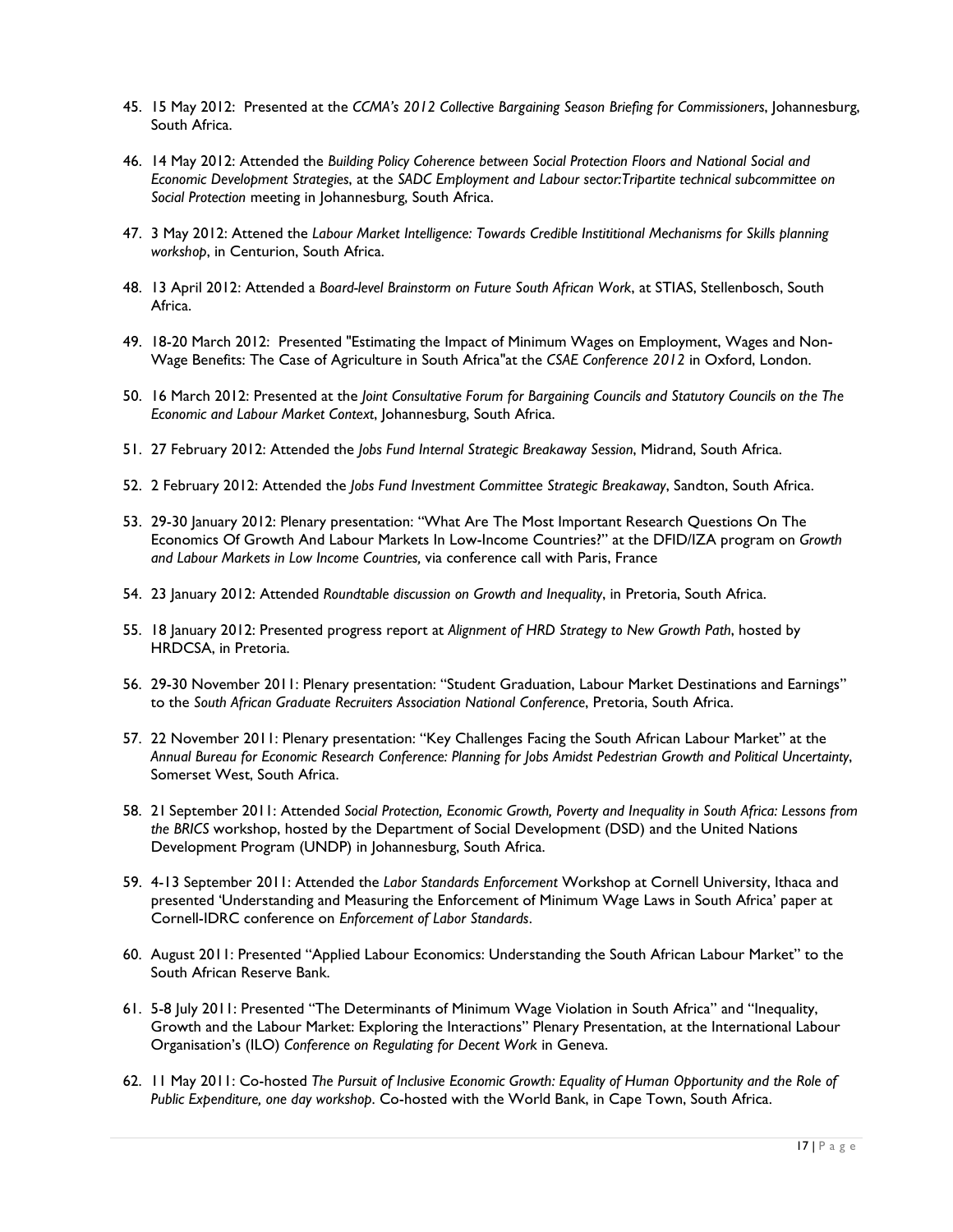- 63. May 2011: Presented "Pro-poor Growth and Social Protection in South Africa: Exploring the Interactions" at the *National Economic Development Department Conference*.
- 64. April 2011: Presented "Five Key Labour Market Challenges and the Labour Bills Response" to the *UBS Brokerage Division*, Cape Town, South Africa.
- 65. February 2011: Presented "Labour Demand Trends and the Determinants of Unemployment in South Africa" at the *Annual Commission for Conciliation, Mediation and Arbitration (CCMA) Conference*, Cape Town, South Africa.
- 66. 16-19 December 2010: Presented "Labour Demand Trends, Inequality and Social Protection in South Africa, An Overview" at the *52nd Annual Conference of the Indian Society of Labour Economists (ISLE)* – Labour Markets and Social Protection in Emerging Economies: Experiences and Issues in Brazil, China, India and South Africa, at Karnataka University, in Dharwad, India.
- 67. 9 November 2010: Presented " Labour Issues: Participation, Cost and Regulation" at the *UBS SA Economics Conference* - *How Will South Africa Grow?*
- 68. 27-29 October 2010: Hosted and presented "Minimum Wage Enforcement in South Africa: Measurements and Determinants". National Conferece hosted by DPRU , Trade and Industrial Policy Strategies (TIPS) and DFID's Employment Promotion Programme (EPP): *The Global Economic Crisis and South Africa: Lessons for Long-Run Economic Growth and Development* at the Indaba Conference Centre, Johannesburg, South Africa.
- 69. 20-22 September 2010: Presented "The Role of Skills Development in Industrial Policy: Developing Country Experiences"; the International Growth Centre (IGC) - based jointly at the London School of Economics and Oxford University, and initiated by the Department for International Development - *Growth Week 2010*, Annual conference at the LSE.
- 70. 4-6 June 2010: Co-presented "Minimum Wage Enforcement in South Africa" (with Natasha Mayet) at *Enforcement, Evasion and Informality: Theory and Practice Conference,* hosted by Michigan University, and Cornell University, in Ann Arbor, Michigan.
- 71. 3-4 May 2010: Presented "The Cost of Doing Business and Labour Regulation: The Case of South Africa" at the fifth *IZA/World Bank Conference: Employment and Development*.
- 72. 28-30 April 2010: Presentated "Understanding Labour Regulation in South Africa: Key Constraints and Concerns" (no formal paper submission) at the World Bank's *Africa Regional Management Retreat* at Harbourtowne Conference Centre in St. Michaels, Maryland.
- 73. 27 April 2010: Presented **"**Yes Africa Can: Success Stories from a Dynamic Continent". One day workshop in Washington DC.
- 74. 25-26 February 2010: Participation in two day workshop for the Africa Growth Initiative at the Brookings Institution, in Washington, DC.
- 75. 11-16 October 2009: Participation as part of a South African delegation from the South African Government's Employment Condition Commission (ECC) to visit the *UK's Low Pay Commission*. The programme of meetings for the Employment Conditions Committee and the Secretariat.
- 76. 4-6 May 2009: Participation at the 4th *IZA/World Bank Conference on Employment and Development*: Germany, Bonn.
- 77. 15-22 March 2009: Participation in the meetings organised by the Self- Employed Women's Association (SEWA), Cornell University, and the Global network WIEGO, Mexico.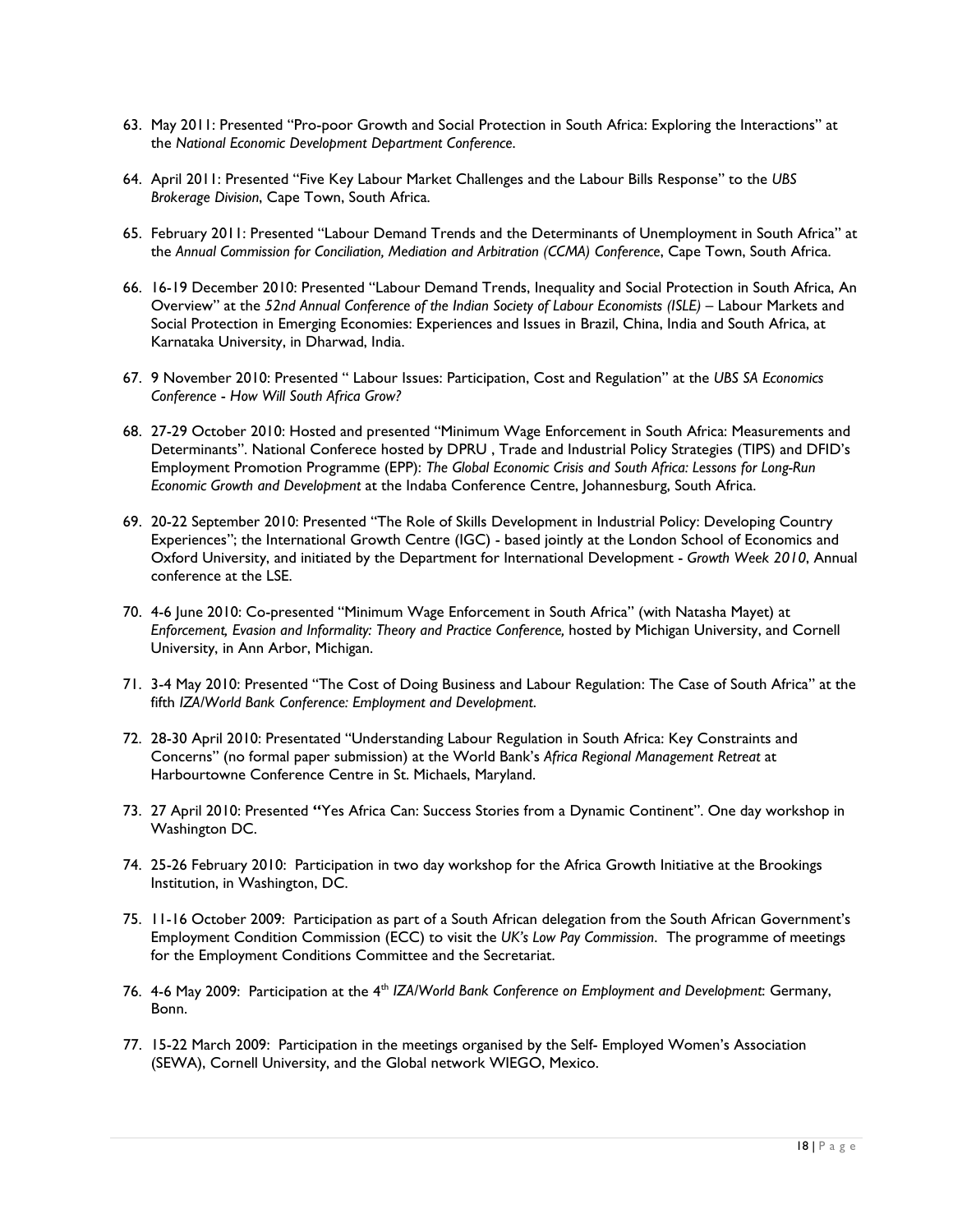- 78. 12-14 March 2007: *Making Labour Markets Work for the Poor in Southern and Eastern Africa Regulation*: Creating the Enabling Framework for Pro-Poor Market Development. Paper: "Making Labour Markets Work for the Poor in South Africa".
- 79. 2-5 November 2006: Conference on *Labour Market Analysis and the Trade Union Movement* hosted by the Cornell University and Harvard University (WIEGO).
- 80. 15-16 November 2006: Two day *Workshop on Labour and Growth: Better Jobs under Globalisation*, hosted by the IDRC and NPSIA in Ottawa Canada.
- 81. 23-24 October 2006: *Working Group Meeting on Labour Rights* hosted by the Commission on Legal Empowerment of the Poor, ILO offices, Geneva.
- 82. 8-9 May 2006: *United Nations DESA Forum on Productive Employment and Decent Work*. Discussant of the Forum on Panel 3: Labour market flexibility and decent work.

# **SOCIAL MEDIA & IMPACT (SELECTED)**

#### **BLOGS**

- 1. Foresight Africa 2015: The Pursuit of Inclusive Growth in South Africa—Constraints and Opportunities. (Coauthored with Oosthuizen, M.) 29 Jan 2015. [http://www.brookings.edu/blogs/africa-in-focus/posts/2015/01/29-inclusive-growth-south-africa-bhorat](http://www.brookings.edu/blogs/africa-in-focus/posts/2015/01/29-inclusive-growth-south-africa-bhorat-oosthuizen)[oosthuizen](http://www.brookings.edu/blogs/africa-in-focus/posts/2015/01/29-inclusive-growth-south-africa-bhorat-oosthuizen)
- 2. Obstacles to Convergence in South Africa (co-authored with Aalia Cassim and Alan Hirsch) 3rd December 2014

http://www.brookings.edu/blogs/africa-in-focus/posts/2014/12/02-obstacles-convergence-south-africa-bhorat 3. Sub-Saharan Africa's Twin Jobs Challenge (co-authored with Karmen Naidoo) 27th June 2014.

- <http://www.dpru.uct.ac.za/news/sub-saharan-africa%E2%80%99s-twin-jobs-challenge> 4. South Africa's Strike Data Revisited (co-authored with David Tseng) 2nd April 2014
- <http://www.brookings.edu/blogs/africa-in-focus/posts/2014/03/31-south-africa-strikes-bhorat>
- 5. South Africa's Welfare Success Story II: Poverty-Reducing Social Grants (co-authored with Aalia Cassim) 27th January 2014.
- http://www.brookings.edu/blogs/africa-in-focus/posts/2014/01/27-south-africa-welfare-poverty-bhorat# 6. South Africa's Welfare Success Story I: A Rapid Asset Delivery Program (co-authored with Aalia Cassim) 24th January 2014 [http://www.brookings.edu/blogs/africa-in-focus/posts/2014/01/24-south-africa-welfare-success-bhorat](http://www.brookings.edu/blogs/africa-in-focus/posts/2014/01/24-south-africa-welfare-success-bhorat-cassim%23sthash.eZYc9Qk9.dpuf)[cassim#sthash.eZYc9Qk9.dpuf](http://www.brookings.edu/blogs/africa-in-focus/posts/2014/01/24-south-africa-welfare-success-bhorat-cassim%23sthash.eZYc9Qk9.dpuf)
- 7. A Tale of Two Impacts: Minimum Wage Outcomes in South Africa, 10th December 2013 <http://blogs.worldbank.org/futuredevelopment/tale-two-impacts-minimum-wage-outcomes-south-africa>
- 8. Hamba Kahle Madiba: Remembering Nelson Mandela, 6th December 2013 http://www.brookings.edu/blogs/africa-in-focus/posts/2013/12/06-nelson-mandela-madiba-bhorat
- 9. African Perspectives: President Obama's Trip to Africa, The Visit of U.S. President Obama to South Africa: South Africa's New Challenge, 28th June 2013 <http://www.brookings.edu/blogs/up-front/posts/2013/06/28-obama-trip-african-perspectives-kamau>
- 10. Econ3x3 article: "The Impact of Sectoral Minimum Wage Laws in South Africa" (co-authored with Natasha Mayet) 10th June 2013

<http://www.econ3x3.org/article/impact-sectoral-minimum-wage-laws-south-africa>

- 11. Econ3x3 article: "How much do unions and bargaining councils elevate wages?" (co-authored with Carlene van der Westhuizen and Sumayya Goga) 28th May 2013
- <http://www.econ3x3.org/article/how-much-do-unions-and-bargaining-councils-elevate-wages> 12. Econ3x3 article: "Is Marikana a forerunner of national labour market instability and disruption?" (co-authored with Morne Oosthuizen) 19th November 2012 <http://www.econ3x3.org/article/marikana-forerunner-national-labour-market-instability-and-disruption>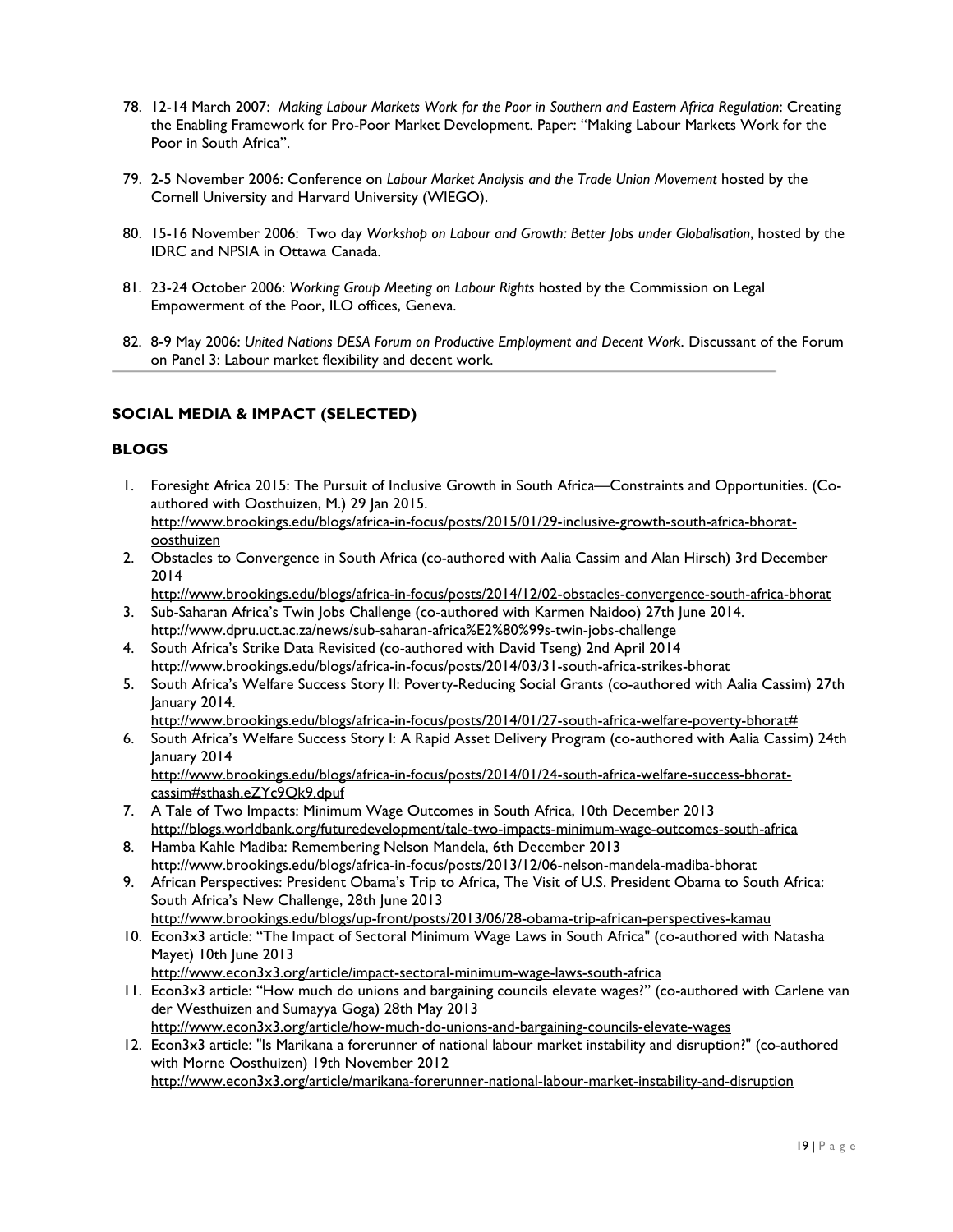# **NEWSPAPER ARTICLES:**

- 1. Without real inclusivity, there can be no growth, Business Day Live, 29th June 2015 <http://www.bdlive.co.za/business/financial/2015/06/29/without-real-inclusivity-there-can-be-no-growth>
- 2. Connecting with Survivors report unpacks the power of the informal market, BizCommunity.com, 22nd June 2015

<http://www.bizcommunity.com/Article/196/19/130290.html>

- 3. Manufacturers make needs known at metals indaba, Business Day Live, 29th May 2015 <http://www.bdlive.co.za/business/industrials/2015/05/29/manufacturers-make-needs-known-at-metals-indaba>
- 4. Rich getting richer, poor getting poorer? Africa's inequality struggle, CNN (Africa View), 12th May 2015 <http://edition.cnn.com/2015/05/12/africa/africa-inequality/index.html>
- 5. CCMA contributes to economy by saving over 100 000 jobs in five years, Business Report, IOL.co.za, 1st April 2015

[http://www.iol.co.za/business/news/ccma-contributes-to-economy-by-saving-over-100-000-jobs-in-five-years-](http://www.iol.co.za/business/news/ccma-contributes-to-economy-by-saving-over-100-000-jobs-in-five-years-1.1839726%23.VSOCLfmUdyc)[1.1839726#.VSOCLfmUdyc](http://www.iol.co.za/business/news/ccma-contributes-to-economy-by-saving-over-100-000-jobs-in-five-years-1.1839726%23.VSOCLfmUdyc)

- 6. Radical economic transformation remains a pipedream, Mail & Guardian Opinion, 19th March 2015 <http://mg.co.za/article/2015-03-19-radical-economic-transformation-remains-a-pipedream>
- 7. South Africa: Non-Income Poverty Levels Drop in Democratic South Africa, All Africa, 19th March 2015 <http://allafrica.com/stories/201503190247.html>
- 8. Non-income poverty levels drop in democratic South Africa, SouthAfrica.info, 18th March 2015 <http://www.southafrica.info/about/social/nonincome-poverty-180315.htm>
- 9. South Africa now more unequal than under apartheid: report, My Broadband.co.za, 11th December 2014 [http://mybroadband.co.za/news/internet/115625-south-africa-now-more-unequal-than-under-apartheid](http://mybroadband.co.za/news/internet/115625-south-africa-now-more-unequal-than-under-apartheid-report.html)[report.html](http://mybroadband.co.za/news/internet/115625-south-africa-now-more-unequal-than-under-apartheid-report.html)
- 10. National Minimum Wage will improve lives of millions Zwelinzima Vavi speech, Politicsweb, 4th December 2014

<http://www.politicsweb.co.za/politicsweb/view/politicsweb/en/page71654?oid=850204&sn=Detail&pid=7161>

- 11. GroundUp Op-Ed: What is at issue in the minimum wage debate?, Daily Maverick, 27th November 2014 [http://www.dailymaverick.co.za/article/2014-11-27-groundup-op-ed-what-is-at-issue-in-the-minimum-wage](http://www.dailymaverick.co.za/article/2014-11-27-groundup-op-ed-what-is-at-issue-in-the-minimum-wage-debate/%23.VKqP4yuUdyc)[debate/#.VKqP4yuUdyc](http://www.dailymaverick.co.za/article/2014-11-27-groundup-op-ed-what-is-at-issue-in-the-minimum-wage-debate/%23.VKqP4yuUdyc)
- 12. Labour brokers friend or foe? Cape Business News, 17th November 2014 <http://www.cbn.co.za/component/k2/item/2441-labour-brokers-friend-or-foe>
- 13. The downward spiral of SA unions, Mail & Guardian (Business), 14<sup>th</sup> November 2014 <http://mg.co.za/article/2014-11-13-the-downward-spiral-of-sa-unions>
- 14. [It's not a minimum wage that cuts jobs](http://www.iol.co.za/business/opinion/it-s-not-a-minimum-wage-that-cuts-jobs-1.1765082%23.VD-d2PmSxns) IOL Business Report, 15th October 2014 [http://www.iol.co.za/business/opinion/it-s-not-a-minimum-wage-that-cuts-jobs-1.1765082#.VD-d2PmSxns](http://www.iol.co.za/business/opinion/it-s-not-a-minimum-wage-that-cuts-jobs-1.1765082%23.VD-d2PmSxns)
- 15. [Farmers are mechanising and consolidating](http://www.gilesfiles.co.za/tag/haroon-bhorat/) Giles' Files, 19th September 2014 <http://www.gilesfiles.co.za/tag/haroon-bhorat/>
- 16. [Higher minimum wage 'might hit farming jobs'](http://www.bdlive.co.za/national/labour/2014/09/18/higher-minimum-wage-might-hit-farming-jobs) Business Day, 18th September 2014 <http://www.bdlive.co.za/national/labour/2014/09/18/higher-minimum-wage-might-hit-farming-jobs>
- 17. [Minimum wage, maximum debate](http://mg.co.za/article/2014-09-11-minimum-wage-maximum-debate/) Mail & Guardian, 12th September 2014 <http://mg.co.za/article/2014-09-11-minimum-wage-maximum-debate/>
- 18. [Treasury's Jobs Fund plans 'next funding level'](http://www.bdlive.co.za/economy/2014/09/02/treasurys-jobs-fund-plans-next-funding-level) Business Day, 2nd September 2014 <http://www.bdlive.co.za/economy/2014/09/02/treasurys-jobs-fund-plans-next-funding-level>
- 19. Minimum wage versus job losses conundrum, Sunday Independent (& IOL.co.za), 24 August 2014 http://www.iol.co.za/business/news/minimum-wage-versus-job-losses-conundrum-1.1740010#.U\_r79fm1Zqs
- 20. New Wesgro board announced, Cape Business News, 20 August 2014 <http://www.cbn.co.za/component/k2/item/2107-new-wesgro-board-announced>
- 21. Minimum Wage: Puzzle of proper pay, Financial Mail, 14 August 2014 <http://www.financialmail.co.za/features/2014/08/14/minimum-wage-puzzle-of-proper-pay>
- 22. Amcu claims strike victory, Times Live, 24th June 2014 <http://www.timeslive.co.za/thetimes/2014/06/24/amcu-claims-strike-victory>
- 23. Cash-strapped unions bleed as workers lose faith, Business Day, 27 April 2014 <http://www.bdlive.co.za/businesstimes/2014/04/27/cash-strapped-unions-bleed-as-workers-lose-faith>
- 24. Projects on the Map: South Africa, by Mark Guarino and Kelly Dirie (PM Network), March 2014 <http://www.pmi.org/Knowledge-Center/PM-Network/2014/projects-on-map-south-africa.aspx>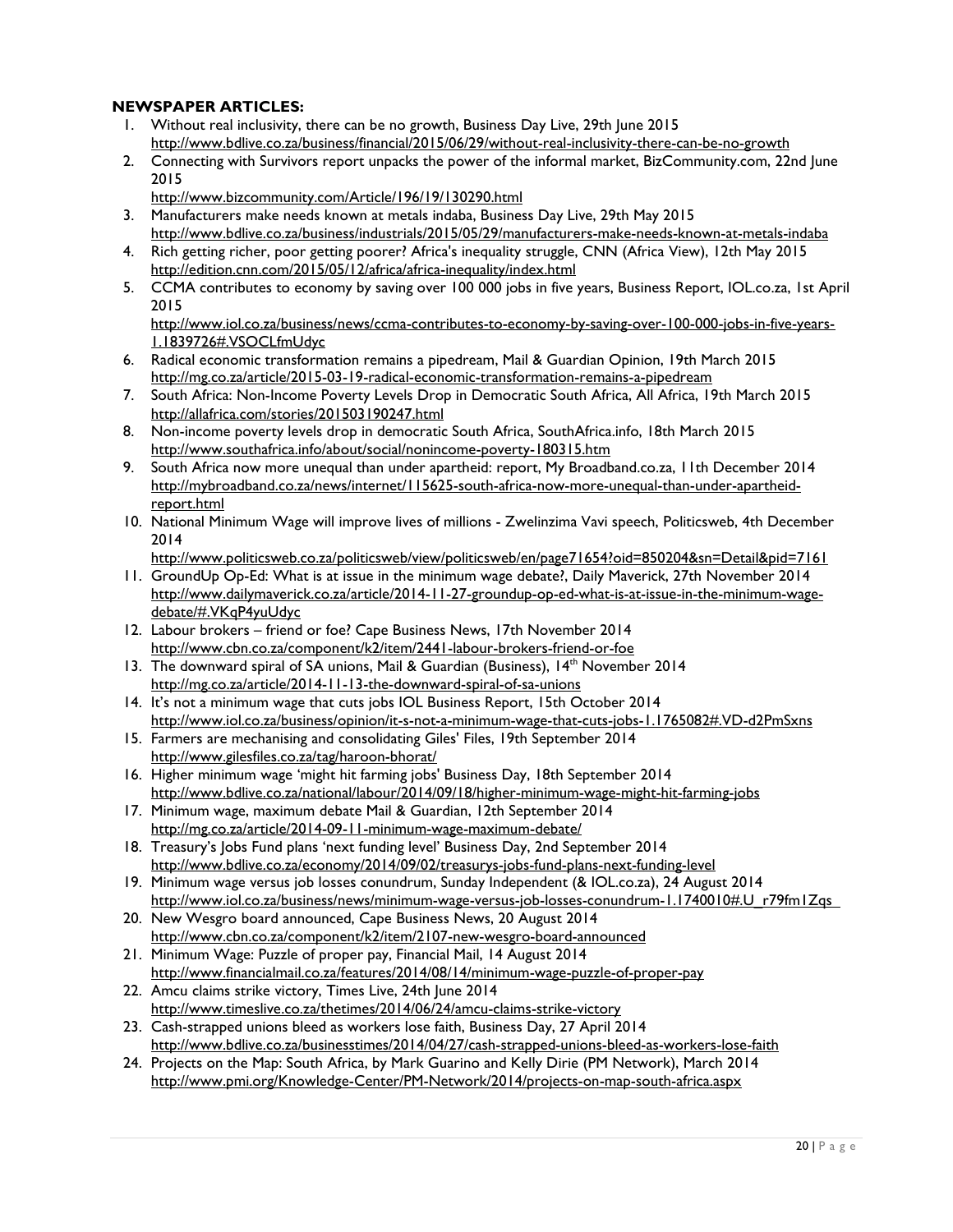- 25. The presidents and Nelson Mandela, Politico, 5 December 2013 <http://www.politico.com/story/2013/12/nelson-mandela-united-states-100751.html>
- 26. [Strikers are not about to destroy our economy,](http://www.bdlive.co.za/opinion/columnists/2013/11/06/strikers-are-not-about-to-destroy-our-economy) Business Day, 6 November 2013 <http://www.bdlive.co.za/opinion/columnists/2013/11/06/strikers-are-not-about-to-destroy-our-economy>
- 27. [Workers from South Africa's motor industry sector begin strike,](http://www.dw.de/africalink-on-air-09-september-2013/a-17076770) Africalink on Air, 9 September 2013 <http://www.dw.de/africalink-on-air-09-september-2013/a-17076770>
- 28. En Afrique du Sud, les grèves font craindre une hausse du coût du travail, Le Monde, 29 August 2013 [http://www.lemonde.fr/economie/article/2013/08/29/en-afrique-du-sud-les-greves-font-craindre-une-hausse-du](http://www.lemonde.fr/economie/article/2013/08/29/en-afrique-du-sud-les-greves-font-craindre-une-hausse-du-cout-du-travail_3468015_3234.html)[cout-du-travail\\_3468015\\_3234.html](http://www.lemonde.fr/economie/article/2013/08/29/en-afrique-du-sud-les-greves-font-craindre-une-hausse-du-cout-du-travail_3468015_3234.html)
- 29. Cut costs but not bonuses, state told. Unions rail against the plan to cut bonuses at the government's 'model of excellence' – the treasury, Mail & Guardian, 16th August 2013 <http://mg.co.za/print/2013-08-16-00-cut-costs-but-not-bonuses-state-told>
- 30. [Economic Inequality Is a Major Obstacle,](http://www.nytimes.com/roomfordebate/2013/07/28/the-future-of-south-africa/economic-inequality-is-a-major-obstacle-to-growth-in-south-africa) The New York Times (Opinion Pages), 28th July 2013 [http://www.nytimes.com/roomfordebate/2013/07/28/the-future-of-south-africa/economic-inequality-is-a-major](http://www.nytimes.com/roomfordebate/2013/07/28/the-future-of-south-africa/economic-inequality-is-a-major-obstacle-to-growth-in-south-africa)[obstacle-to-growth-in-south-africa](http://www.nytimes.com/roomfordebate/2013/07/28/the-future-of-south-africa/economic-inequality-is-a-major-obstacle-to-growth-in-south-africa)
- 31. No balance of payments, Financial Mail, 16 May 2013 <http://www.fm.co.za/fm/Features/2013/05/16/no-balance-of-payments>
- 32. NDP based on Cape land reform Zille, Business Day, 25 February 2013 [http://www.bdlive.co.za/indepth/dialogue\\_ndp/](http://www.bdlive.co.za/indepth/dialogue_ndp/)
- 33. Minister reveals new minimum wage for farm workers, Business Day, 4 February 2013 <http://www.bdlive.co.za/national/labour/2013/02/04/minister-reveals-new-minimum-wage-for-farm-workers>
- 34. New study shows 70% of SA consumers live on the edge, Moneyweb, 23 October 2012 <http://www.moneyweb.co.za/moneyweb-economic-trends/new-study-shows-70-of-sa-consumers-live-on-the-edg>
- 35. Self-Inflicted Harm: Labour Productivity, Financial Mail by Claire Bisseker, 5 September 2012 <http://www.fm.co.za/fm/2012/09/05/self---inflicted-harm>
- 36. Labour law amendments will jeopardise jobs, SABC by Sejamothopo Motau, DA, 5 August 2012 [http://www.sabc.co.za/news/a/a38bf8804c3ca17cb1e4b56995218ba3/Labour-law-amendments-will-jeopardise](http://www.sabc.co.za/news/a/a38bf8804c3ca17cb1e4b56995218ba3/Labour-law-amendments-will-jeopardise-jobs-20120508)[jobs-20120508](http://www.sabc.co.za/news/a/a38bf8804c3ca17cb1e4b56995218ba3/Labour-law-amendments-will-jeopardise-jobs-20120508)
- 37. Labour law changes will destroy jobs, by Deon de Lange, IOL News, 25 July 2012 <http://www.iol.co.za/news/politics/labour-law-changes-will-destroy-jobs-1.1348824>
- 38. Young, jobless and desperate Degrees with no guarantees, City Press, 16 June 2012 <http://www.citypress.co.za/news/young-jobless-and-desperate-degrees-with-no-guarantees-20120616/>
- 39. Cutting labour costs not the answer, Mail & Guardian by Doron Isaacs and Ilan Strauss, 8 June 2012 <http://mg.co.za/article/2012-06-07-cutting-labour-costs-not-the-answer>
- 40. Over Half Of Youth Unemployed In South Africa by Anders Kelto on National Public Radio, 28 May 2012 <http://www.npr.org/2012/05/28/153883339/over-half-of-youth-unemployed-in-south-africa>
- 41. Stop quibbling, fix unemployment Business Report by Joel Netshitenzhe, 23 April 2012 [http://www.iol.co.za/business/opinion/stop-quibbling-fix-unemployment-1.1281485#.UUGDohxTDVY](http://www.iol.co.za/business/opinion/stop-quibbling-fix-unemployment-1.1281485%23.UUGDohxTDVY)
- 42. Labour law amendments Unintended consequences, Financial Mail by Claire Bisseker, 5 April 2012 43. Research Fundamentals Panel Discussion, 14 March 2012
- [http://www.abndigital.com/page/multimedia/video/power-lunch/1211440-Research-Fundamentals-Panel-](http://www.abndigital.com/page/multimedia/video/power-lunch/1211440-Research-Fundamentals-Panel-Discussion)[Discussion](http://www.abndigital.com/page/multimedia/video/power-lunch/1211440-Research-Fundamentals-Panel-Discussion)
- 44. Labour Watch, Tuesday, Leadership Online, 14 February 2012
- 45. Global socialism needed to solve crises, Cosatu tells union conference, Business Day, 10 February 2012 [http://www.bdlive.co.za/articles/2012/02/10/global-socialism-needed-to-solve-crises-cosatu-tells-union](http://www.bdlive.co.za/articles/2012/02/10/global-socialism-needed-to-solve-crises-cosatu-tells-union-conference)[conference](http://www.bdlive.co.za/articles/2012/02/10/global-socialism-needed-to-solve-crises-cosatu-tells-union-conference)
- 46. Going for broke: Is Cosatu missing the point?, Mail & Guardian, 7 February 2012 <http://mg.co.za/article/2012-02-07-going-for-broke-is-cosatu-missing-the-point/>
- 47. Pay gap still starts in schools by Jabulani Sikhakhane, Independent Online News. January 5 2012 <http://www.iol.co.za/news/south-africa/pay-gap-still-starts-in-schools-1.1208022>
- 48. Labour broking Job creation Laws need to limber up by Claire Bisseker, Financial Mail, 1 December 2011
- 49. Europe recession shouldn't affect SA employment. Paul Vecchiatto, BusinessLIVE, 22 November 2011
- 50. Special Report: How does the South African media report on the economy? by [SACSIS,](http://themediaonline.co.za/author/sacsis/) 27 May 2011 <http://themediaonline.co.za/2011/05/special-report-how-does-the-south-african-media-report-on-the-economy/>
- 51. Leaked labour report to hit govt, Jan de Lange, Fin24, 17 January 201[1.http://www.fin24.com/Economy/Leaked](http://www.fin24.com/Economy/Leaked-report-condemns-labour-broking-20110117)[report-condemns-labour-broking-20110117](http://www.fin24.com/Economy/Leaked-report-condemns-labour-broking-20110117)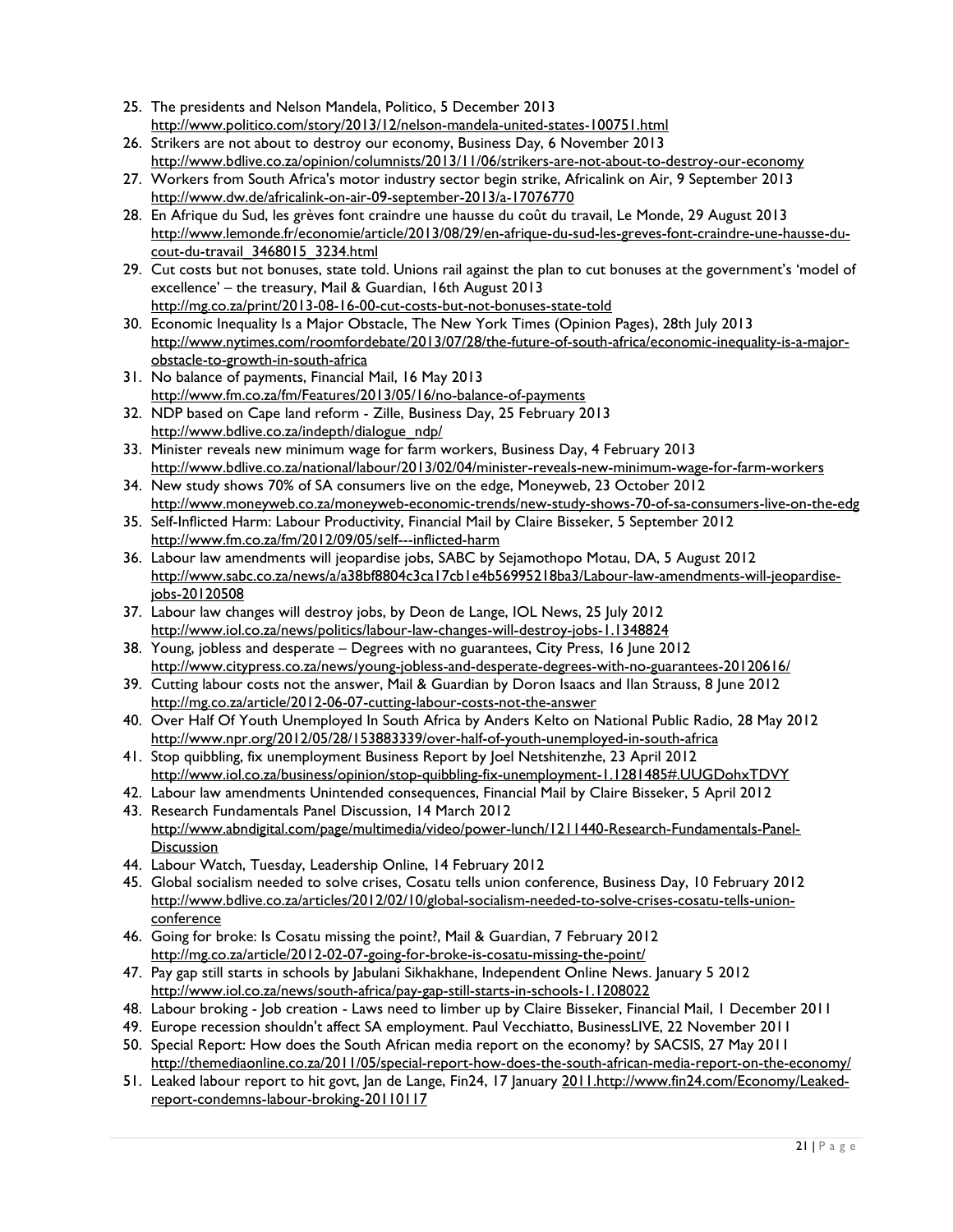52. New approach needed to improve SA's labour-absorption potential. Terence Creamer. Polity News. 27 Nov 2009

<http://www.polity.org.za/article/new-approach-needed-to-improve-sas-labour-absorption-potential-2009-11-27>

- 53. Cape Town A Racist City Study: Where do all the black people work? Donwald Pressly, Cape Times, Business. 22 October 2009 at 09:27am. This article was originally published on page 11 of Cape Times on 22 October 2009
	- <http://www.iol.co.za/news/politics/where-do-all-the-black-people-work-1.462342>
- 54. Clash between Manuel and Patel may divide cabinet, IOL News, 11 October 2009 [http://www.iol.co.za/business/opinion/clash-between-manuel-and-patel-may-divide-cabinet-](http://www.iol.co.za/business/opinion/clash-between-manuel-and-patel-may-divide-cabinet-1.707848?ot=inmsa.ArticlePrintPageLayout.ot)[1.707848?ot=inmsa.ArticlePrintPageLayout.ot](http://www.iol.co.za/business/opinion/clash-between-manuel-and-patel-may-divide-cabinet-1.707848?ot=inmsa.ArticlePrintPageLayout.ot)
- 55. South Africa has widest gap between rich and poor. Business Report, 27 September 2009. [http://www.iol.co.za/business/news/south-africa-has-widest-gap-between-rich-and-poor-](http://www.iol.co.za/business/news/south-africa-has-widest-gap-between-rich-and-poor-1.707558%23.U6BE5SgVfGc)[1.707558#.U6BE5SgVfGc](http://www.iol.co.za/business/news/south-africa-has-widest-gap-between-rich-and-poor-1.707558%23.U6BE5SgVfGc)
- 56. Jobs massacre at small firms. Jan de Lange, Fin24.com. 14 August 2009 <http://www.fin24.com/Money/My-Business/Jobs-massacre-at-small-firms-20090814>
- 57. Cape Town a racist city study [South Africa]. Cape Times, 22 October 2009. pp. 1 & 11 [http://www.iol.co.za/news/politics/cape-town-a-racist-city-study-1.462324#.UUGGQxxTDVY](http://www.iol.co.za/news/politics/cape-town-a-racist-city-study-1.462324%23.UUGGQxxTDVY)
- 58. Beware of misleading data when calculating SA's poverty levels. Business Times, 1st Edition (Sunday Times). 25 November 2007, p.8
- 59. In Jobs, the Quality of Skills Counts. Business Times, 1st Edition (Sunday Times). 11 February 2007, p.10
- 60. Households affected by HIV and Aids save less, IOL News, 21 November 2003 [http://www.iol.co.za/news/south-africa/households-affected-by-hiv-and-aids-save-less-](http://www.iol.co.za/news/south-africa/households-affected-by-hiv-and-aids-save-less-1.116550?ot=inmsa.articleprintpagelayout.ot)[1.116550?ot=inmsa.articleprintpagelayout.ot](http://www.iol.co.za/news/south-africa/households-affected-by-hiv-and-aids-save-less-1.116550?ot=inmsa.articleprintpagelayout.ot)
- 61. A Gap that keeps widening. Mail&Guardian. 4-10 July 2003, p.22
- 62. [Sceptics challenge minimum wage for maids,](http://www.iol.co.za/news/south-africa/sceptics-challenge-minimum-wage-for-maids-1.69779?ot=inmsa.ArticlePrintPageLayout.ot) 10 July 2001
- 63. Growth: not jobless, but skewed. Business Day. 25 April 2001
- 64. Some people are more jobless than others. Sunday Independent. 5 November 2000, p.7
- 65. A closer look at the income grant. Mail&Guardian. 4-10 February 2000, p.38
- 66. How to reduce SA's wage gaps. Mail&Guardian. 11-17 August 2000
- 67. Brain drain hits the labour market. Business Day. 7 September 2000, p.11
- 68. Why poverty's more than sums. Mail&Guardian. 28 May to 3 June 1999, p.46
- 69. Look after the low-end jobs. Mail&Guardian. 2-9 July 1999
- 70. SA exporters have to get out there and knock 'em dead. Business Day. 6 March 1998
- 71. Skills initiative aim at wrong target. Business Day. Op-Ed piece. (Co-authored)

# **RADIO & TELEVISION MULTIMEDIA:**

- 1. Labour brokers created more jobs in SA than any other sector since 1995, Radio 702, 12th November 2014 http://www.702.co.za/articles/792/labour-brokers-created-more-jobs-in-sa-than-any-other-sector-since-1995
- 2. CNBC Africa Business news channel: Haroon Bhorat interview: Chinese growth projections, March 2014
- 3. CNBC AFRICA Interview Haroon Bhorat: Business Tonight Strikes, foreign investment, and South Africa, 24 February 2014
- 4. [Strike Hysteria](http://www.soundcloud.com/primediabroadcasting/strike-hysteria) (interview by John Maytham), 567 Cape Talk, 6 November 2013 <http://www.soundcloud.com/primediabroadcasting/strike-hysteria>
- 5. ["Workers from South Africa's motor industry sector begin strike"](http://www.dw.de/africalink-on-air-09-september-2013/a-17076770), Africalink on Air. 9 September 2013 http://goo.gl/XnyVb1
- 6. Foresight Africa: South Africa. 26 December 2012 <http://goo.gl/zyTD9>
- 7. UCT Unilever Institute's 2012 "Majority Report". 16 November 2012 <http://goo.gl/SNWZ0>
- 8. Lessons from the Global Economic Crisis: International experts share insights in a high level panel discussion at the 2012 ILC in Geneva. <http://goo.gl/npA61>